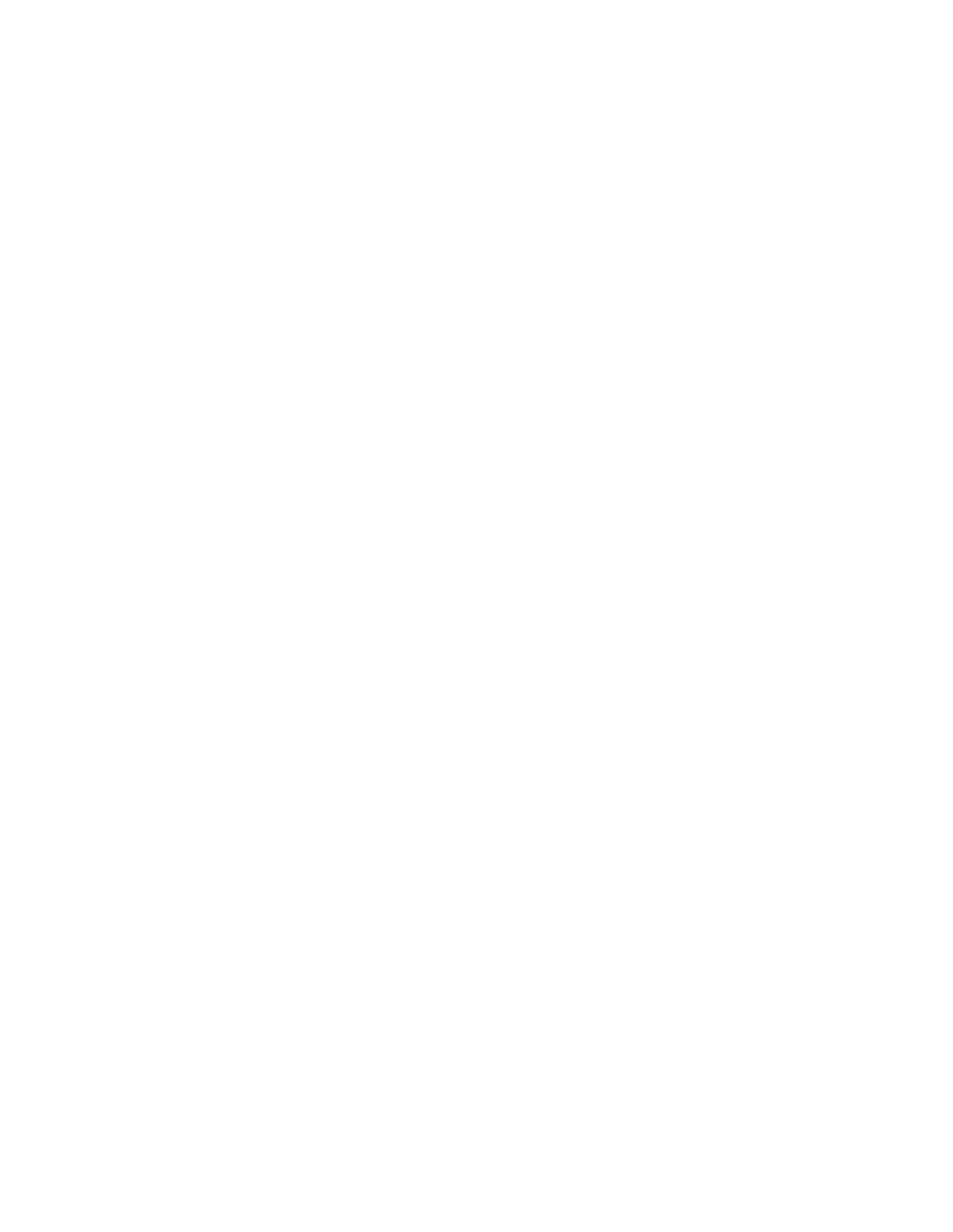August 29, 2018

The Honourable Darryl Plecas Speaker of the Legislative Assembly Suite 207, Parliament Buildings Victoria, B.C. V8V 1X4

Dear Mr. Speaker,

We have the honour of submitting to the Legislative Assembly of British Columbia this joint special report *Promoting Access to Breastfeeding in Child Welfare Matters*. This report is prepared in accordance with Section 20 of the *Representative for Children and Youth Act* and s. 93(2) of the *Child, Family and Community Service Act*.

Sincerely,

fotoin Conroy

Katrine Conroy **Bernard Richard** Minister of Children Representative for and Family Development Children and Youth

pc: Mr. Craig James, QC Clerk of the Legislative Assembly

> Mr. Nicholas Simons, MLA Chair, Select Standing Committee on Children and Youth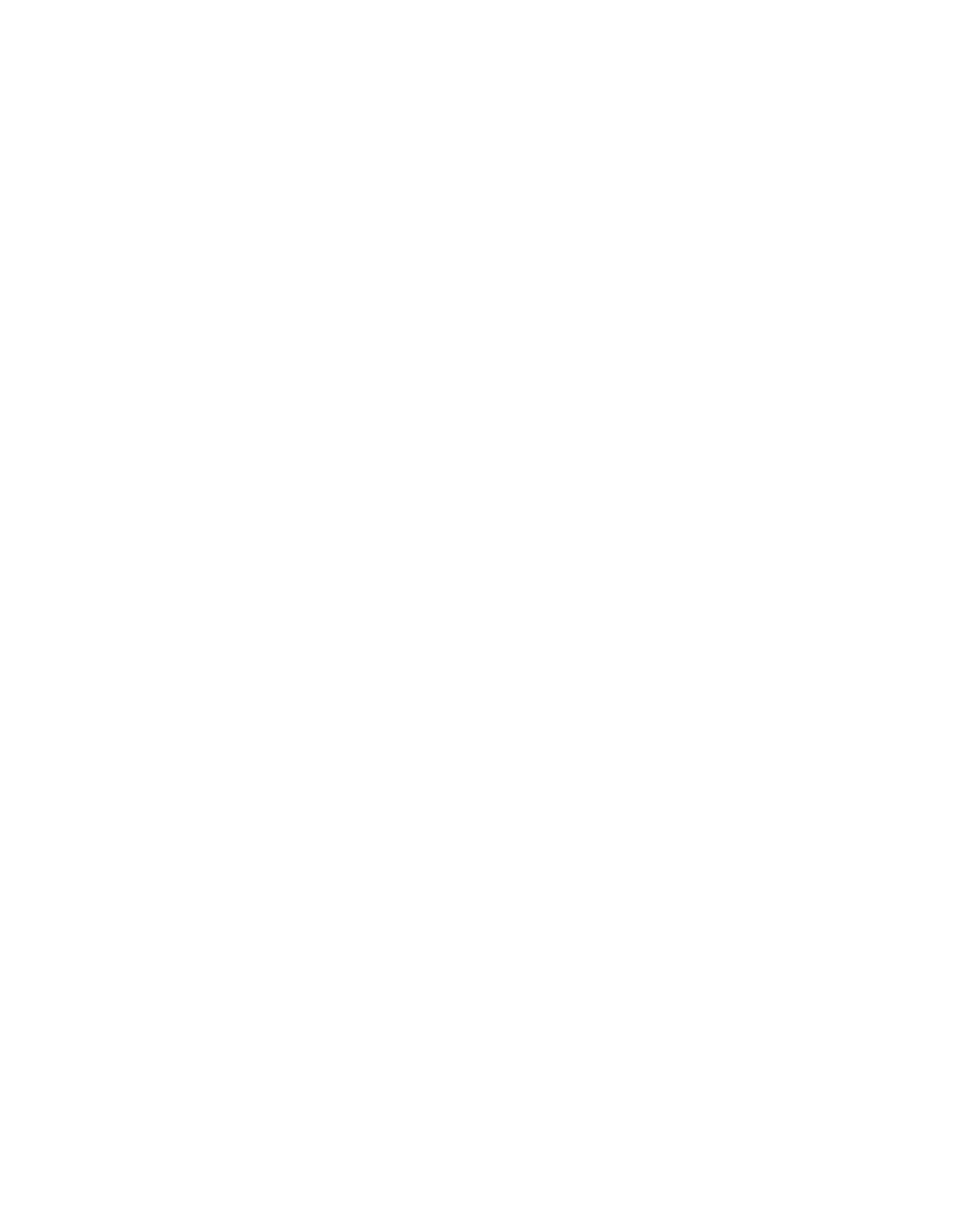# **Contents**

| $\overline{3}$ |
|----------------|
| $\overline{4}$ |
| $\overline{4}$ |
| 10             |
| 15             |
|                |
| 20             |
| 24             |
| 25             |
|                |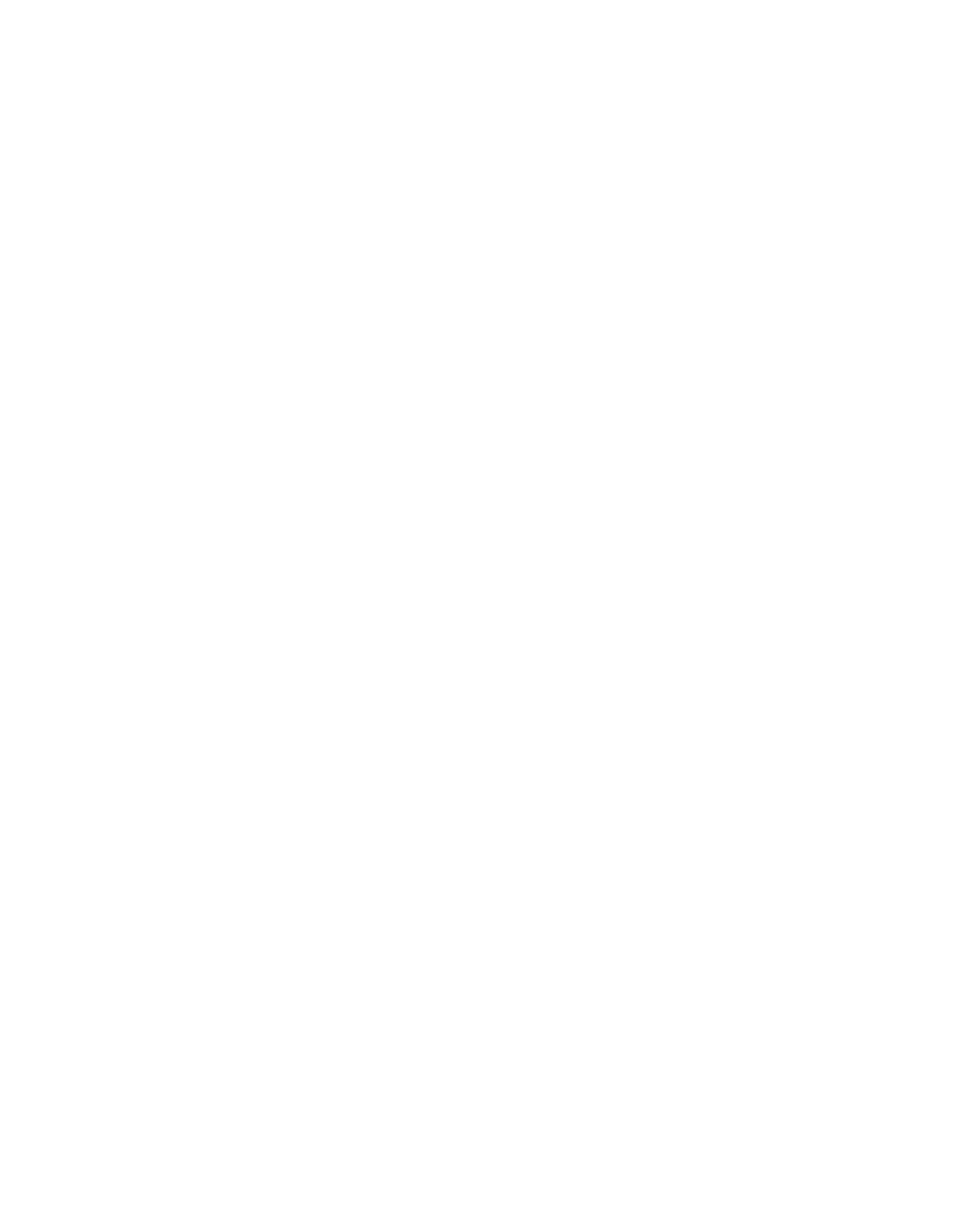# <span id="page-6-0"></span>**Introduction**

This Joint Special Report is a collaborative initiative undertaken by the Ministry of Children and Family Development (MCFD) and the Representative for Children and Youth (RCY).

Earlier this year, RCY and the public became aware of an Indigenous infant who had been removed from a mother's care by MCFD three days after birth. The lawyer for the mother's community petitioned the B.C. Supreme Court on behalf of the mother, requesting that she have daily access to her newborn. After an unprecedented hearing, the court ordered MCFD to increase the mother's access to her infant for breastfeeding and bonding. Shortly after, the Provincial Court ordered the infant be returned to the mother, finding that the ministry had not adequately considered less disruptive measures for the family and, specifically, the supports that were available in the community to keep the mother and infant together.

While this was a highly public case and decision, MCFD makes decisions every day that balance the safety of newborns with the importance of maintaining parental access to promote attachment between infants and their parents and breastfeeding or access to breastmilk. Many variables influence MCFD's planning in this regard, including the risks and strengths within the family involved, the support of family and community and the availability of support and services, including visit supervisors.

For this report, RCY and MCFD have collaborated to examine what policies and practices could be enhanced or introduced in this province to strengthen families' capacity to care for infants, support access to breastfeeding or breastmilk and potentially prevent the unnecessary removal of infants. This collaboration between RCY and MCFD is in keeping with the vision of the Honourable Ted Hughes in his 2006 *B.C. Children and Youth Review, when he recommended that the Representative "… take part in the development of policies or practices that reflect a deeper understanding of the needs and interests of children, youth and their families."* <sup>1</sup>

<sup>1</sup> Honourable Ted Hughes OC, QC, LL.D. (2006). BC Children and Youth Review: An Independent Review of BC's Child Protection System.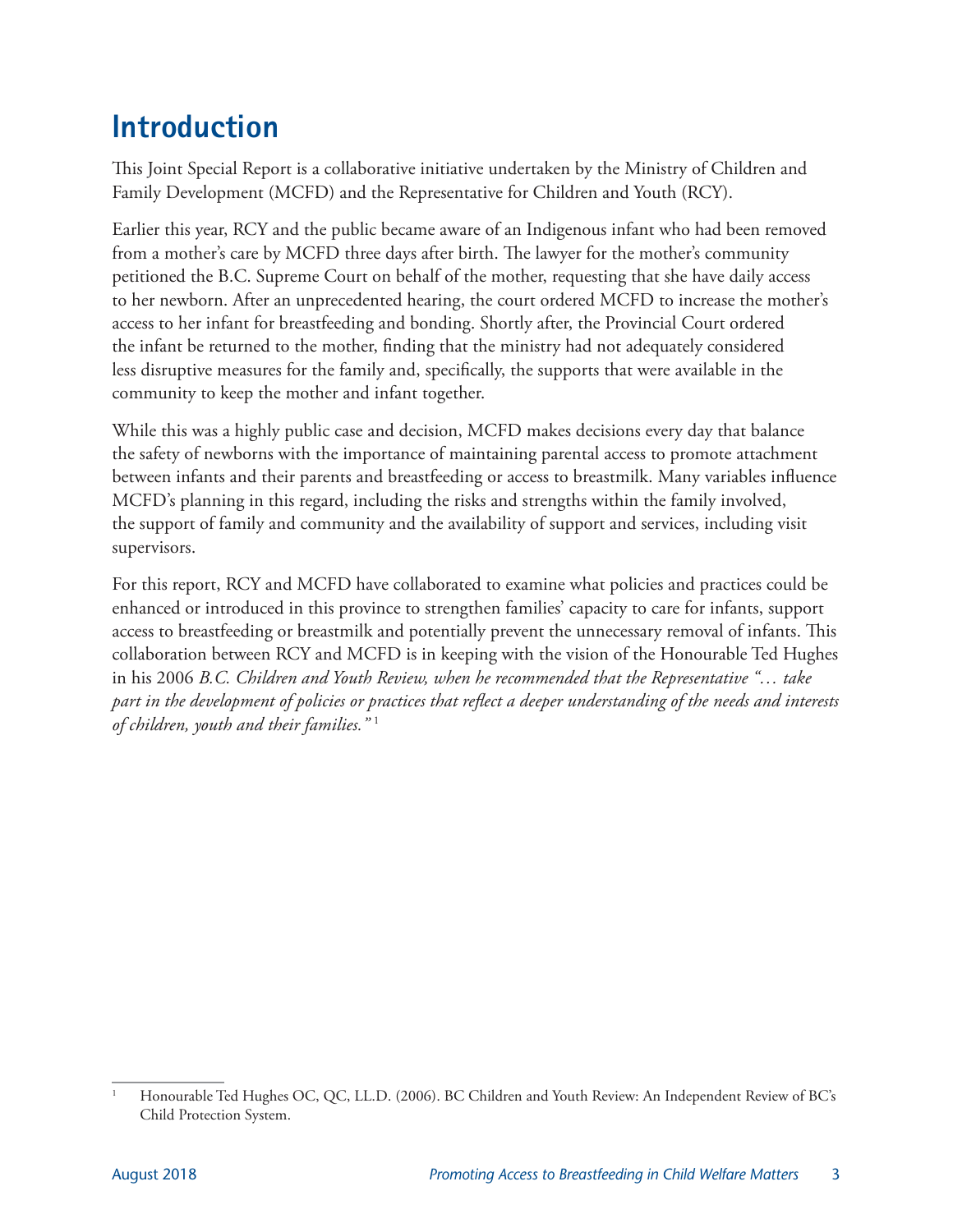# <span id="page-7-0"></span>**Methodology**

This report has been informed by a review of relevant literature as well as comparative information drawn from child welfare jurisdictions across Canada. It was also informed by visits to model support programs at FIR Square and Sheway in Vancouver. Also incorporated in the report is recent MCFD data on infants who entered care within 12 months of birth, an analysis of RCY advocacy data in instances where access or custody to support breastfeeding was a concern, RCY case studies and examples of best practices.

## **Background**

Child protection services are intended to safeguard children from harm. The *Child, Family and Community Service Act (CFCS Act)* is the legislative authority for the ministry's Child Protection Services (CPS). In cases where there is reason to believe that a child needs protection, workers are required to conduct investigations, assess risk to the child and determine the most appropriate action. The *CFCS Act* requires that the actions taken are consistent with the best interests of the

child, and that least disruptive measures are considered when a child needs protective services.

In circumstances where it is unsafe for a child to remain in the care of his or her parent(s), placement outside the home may be required. Infants can be placed in out-of-care home arrangements through either a placement with extended family, a voluntary agreement with the parents, or by removal. Voluntary Care Agreements (VCAs) are made between the ministry and the parent, allowing MCFD to care for the child when the parent is temporarily unable to do so. Infants are removed when their health or safety is either in immediate danger or no other less disruptive measure is available or adequate to protect the infant.

#### **Definitions**

**Director:** a person designated by the minister under s. 91 of the *CFCS Act*. Directors delegate social workers to provide services under the *Act*.

**Remove:** to take a child into the care of a Director under s. 30, 36 or 42 of the *Act.*

**Voluntary Care Agreement:** A Director may make a written agreement with a parent who has custody of a child and is temporarily unable to look after the child in the home under s. 6(1-8) of the *Act.*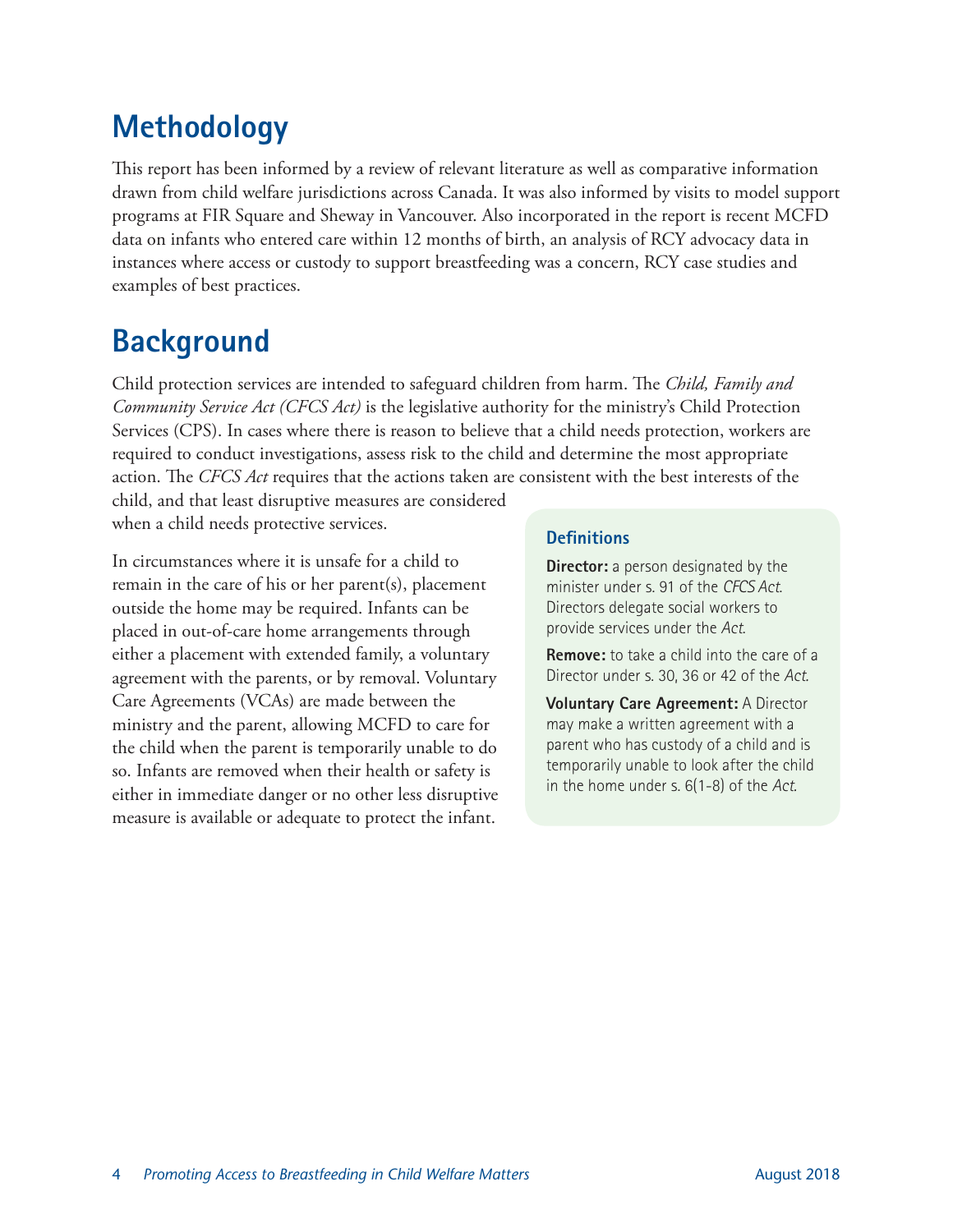### **Looking at the Data**

In order to understand the number of infants who are impacted by being separated from their parents (either by removal or a VCA), and the number of Indigenous infants who are disproportionately impacted by this action, it is important to take a close look at the data collected by MCFD.

Infants under age one represented 20 per cent of all children and youth between the ages of birth and 18-years-old who were placed in care either by removal or under a VCA in 2017/18.

The figure below shows that substantially more infants entered care by removal within 12 months of birth than by VCA during a five-year period (2,378 versus 287).



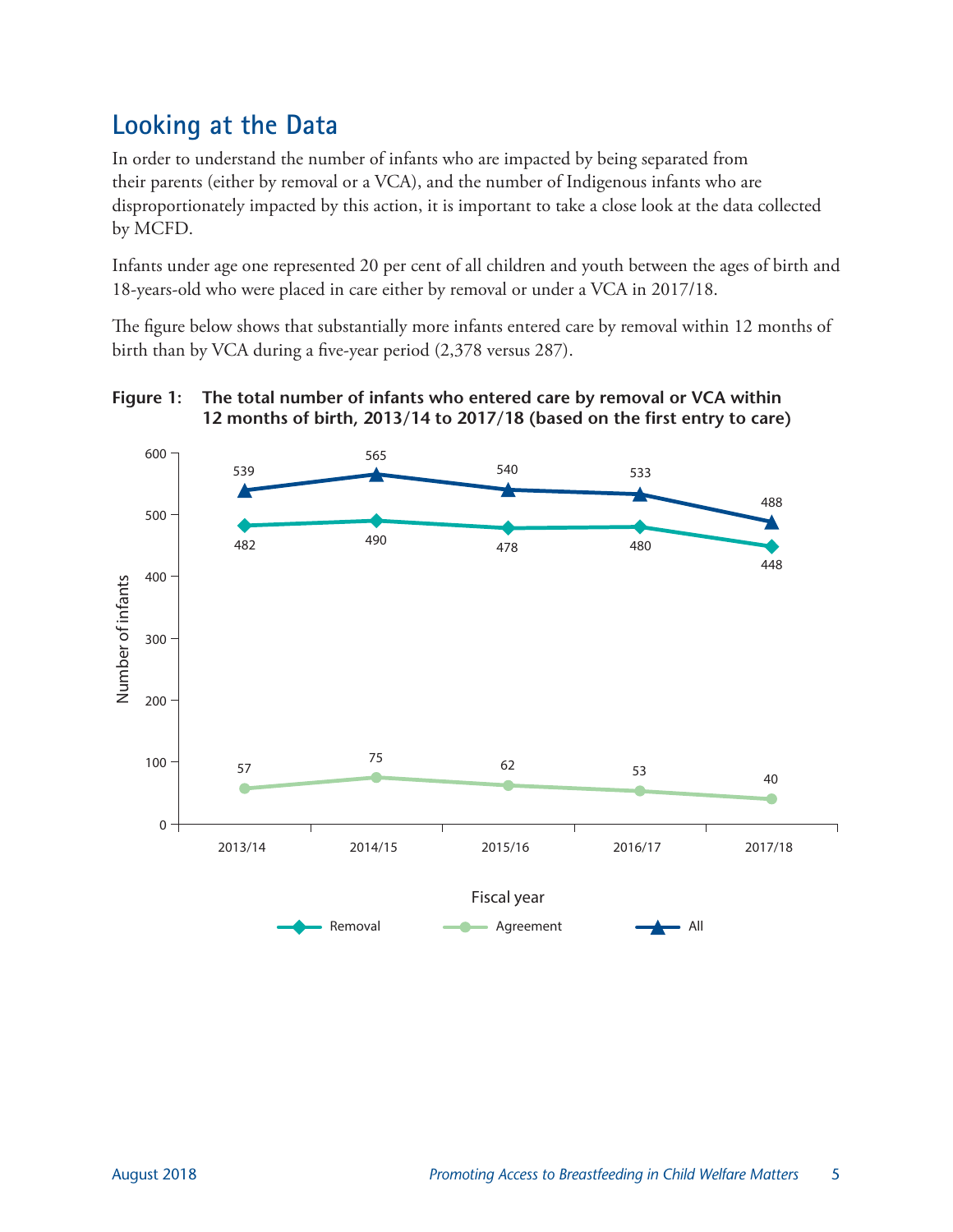Looking only at infants who were removed and entered care within 12 months of their birth, the figure below shows that a total of 2,378 infants in this category were removed between 2013/14 and 2017/18. Of these infants, a higher number were Indigenous than non-Indigenous. For example, in 2017/18, 448 infants were removed at less than 12-months-old, and of those, 59 per cent were Indigenous.



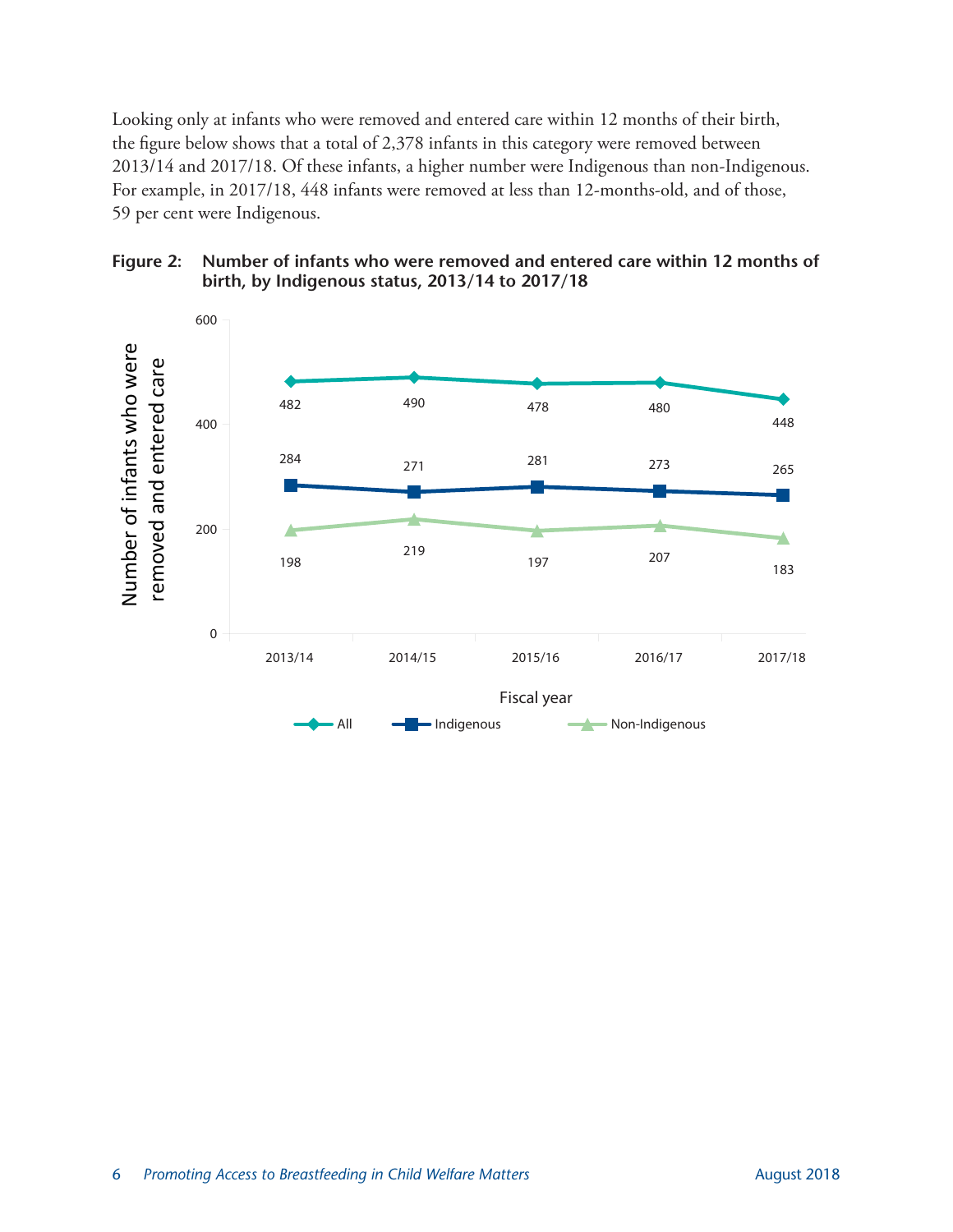The figure below shows the age of infants (in days) and their Indigenous status at the time of their first removal during 2017/18.

Consistent across all age categories, a higher number of Indigenous infants entered care within 12 months of birth compared to their non-Indigenous peers.

For both Indigenous and non-Indigenous infants, the most common reason for entering care through a removal was neglect. Among the subtypes of neglect, the most frequent reasons for entering care under a removal were when the parent was unable or unwilling to care for the infant (65 per cent) and cases involving neglect by a parent that included physical harm (19 per cent).

#### **Figure 3: Number of infants who were removed and entered care within 12 months of birth by age of infant at the time of removal order and Indigenous status, 2017/18**

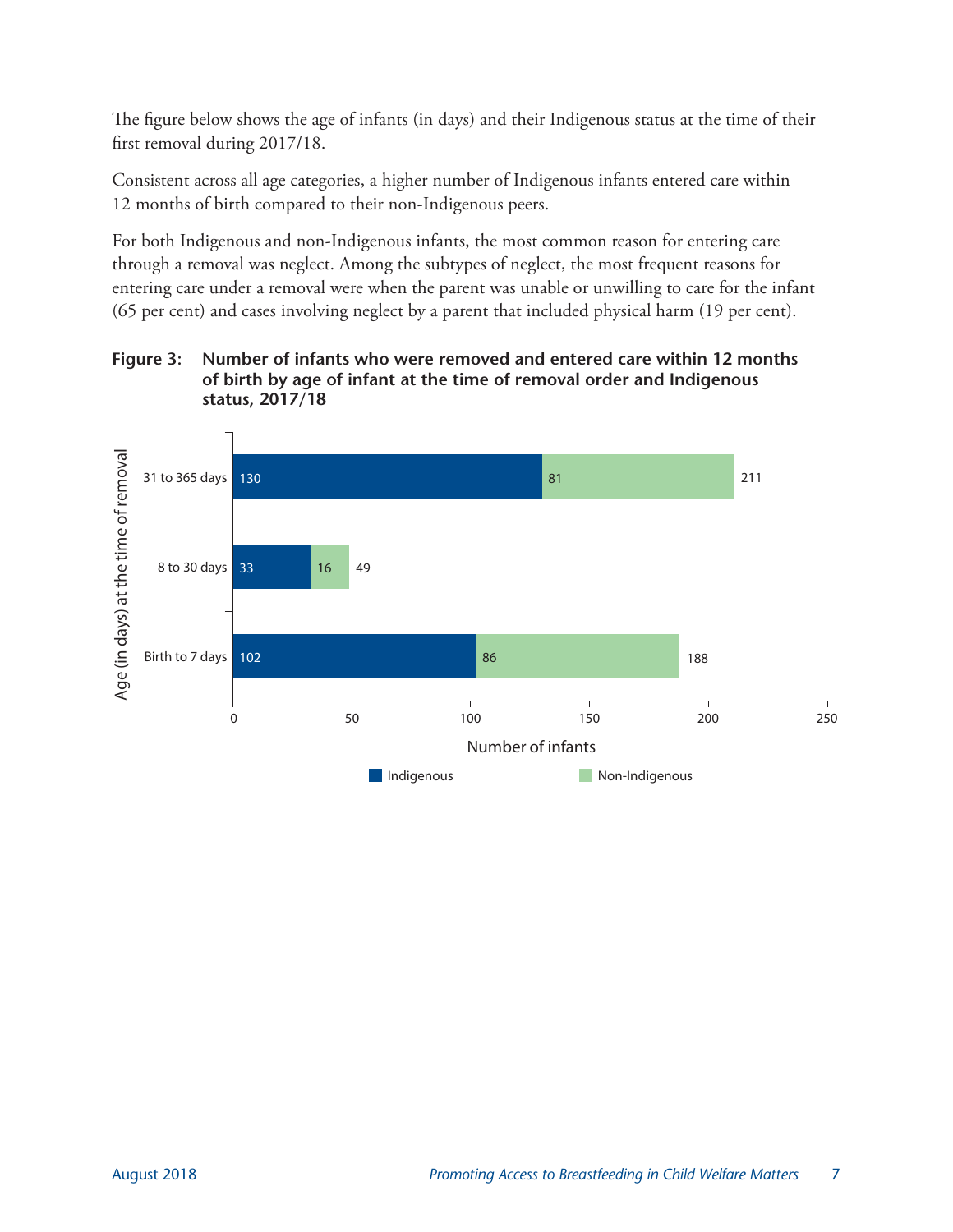Looking at infants who entered care by a VCA within 12 months of their birth for the five-year period 2013/14 to 2017/18 the data shows that over this period, the majority of these infants were Indigenous. For example, of the 40 infants who entered care by VCA within 12 months of their birth in 2017/18, 77.5 per cent were Indigenous while 22.5 per cent were non-Indigenous.



All  $\blacksquare$  Indigenous  $\blacksquare$  Non-Indigenous

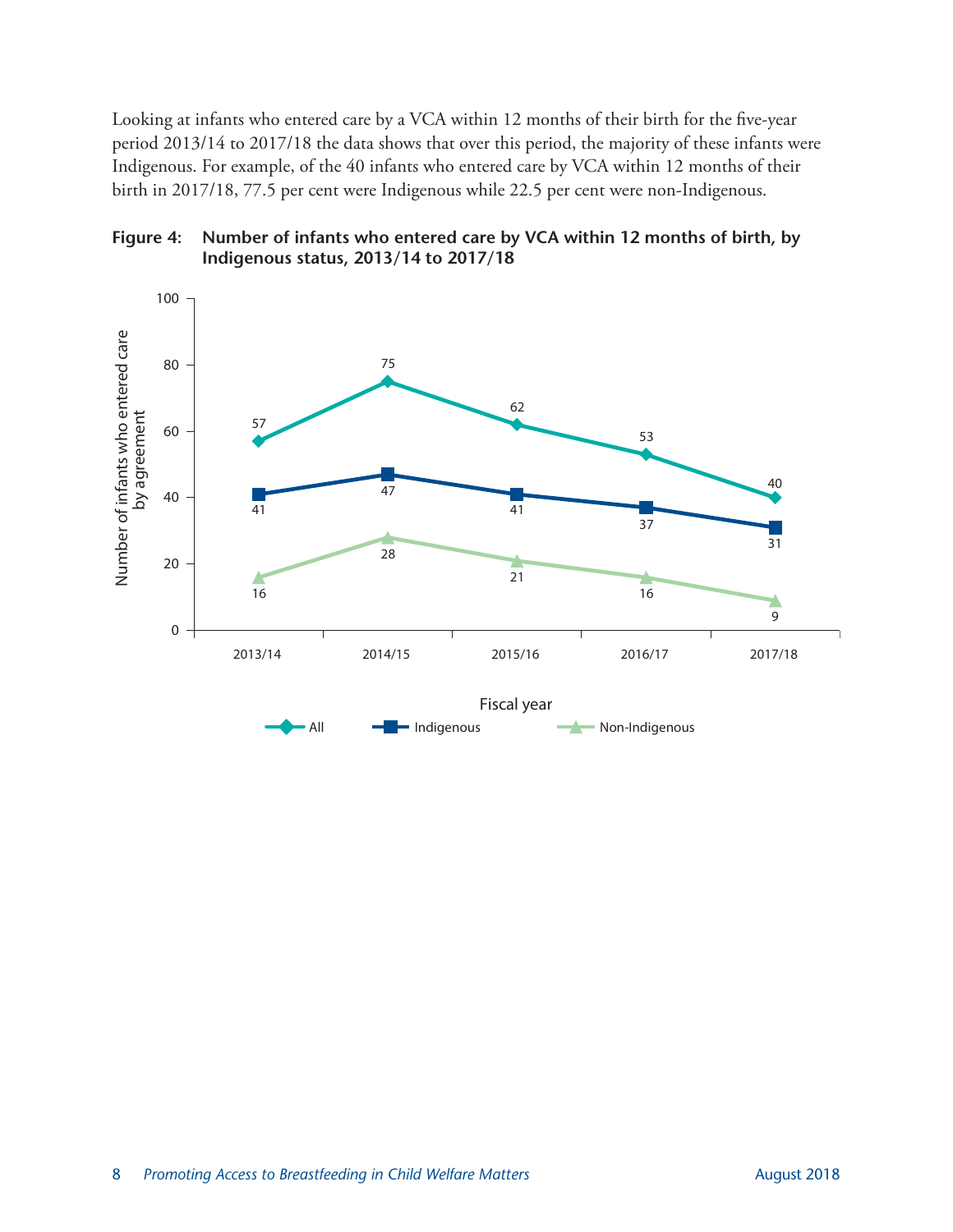The figure below illustrates how old the infants were (in days) when they first entered care through a VCA. The figure shows that across each age category, a higher number of Indigenous infants entered care by VCA compared to non-Indigenous infants.

For both Indigenous and non-Indigenous infants, the most common reason for entering care by VCA was neglect.



#### **Figure 5: Number of infants who entered care within 12 months of birth by a VCA – by age of infant and Indigenous status, 2017/18**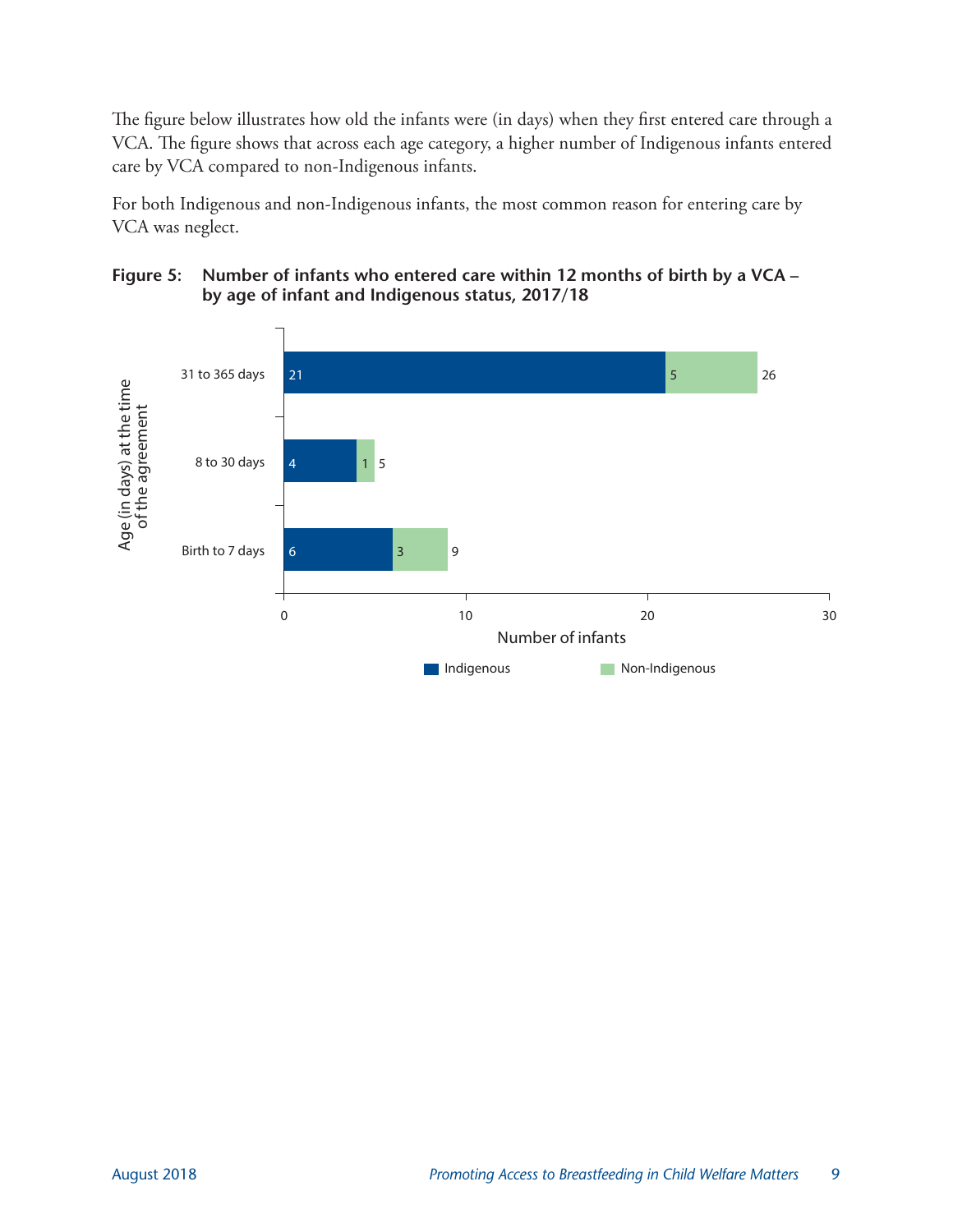# <span id="page-13-0"></span>**Literature Review**

### **Rights-Based Literature**

For social workers who work in child protection, the *United Nations Convention on the Rights of the Child (UNCRC)* is an overarching framework that should help to guide practice. The UNCRC was adopted in 1989 and ratified by Canada in December 1991.

- Article 3 of the UNCRC states that, *"In all actions concerning children, whether undertaken by public or private social welfare institutions, courts of law, administrative authorities or legislative bodies, the best interests of the child shall be a primary consideration."*
- Article 9 of the UNCRC provides that, *"State Parties shall respect the right of the child who is separate from one or both parents to maintain personal relations and direct contact with both parents on a regular basis, except if it is contrary to the child's best interests."*
- Article 24 of the UNCRC notes that, *"State Parties recognize the right of the child to the enjoyment of the highest attainable standard of health"* and, *"states should take appropriate measures to combat disease and malnutrition."*

Researchers in Australia have considered breastfeeding in the context of families involved in child protection services and in relation to the UNCRC rights referenced above. They note that the Australian High Court ruled in 2003 that when the state is intervening in a family's life and the case against the parent(s) has yet to be established, *"the very least the state can do is to make generous*  arrangements for contact."<sup>2</sup> The court continued that these arrangements must not be thwarted by a lack of resources but rather must be determined by the family's needs. The ruling specifically mentions that nothing less than breastfeeding *"will meet the imperative demands of the Convention (UNCRC)."* <sup>3</sup>

<sup>2</sup> Karleen D. Gribble and Morgan Gallagher, "Rights of Children in Relation to Breastfeeding in Child Protection Cases." British Journal of Social Work, vo. 44 (2014): 434-450 –qu. 439

Gribble, p. 439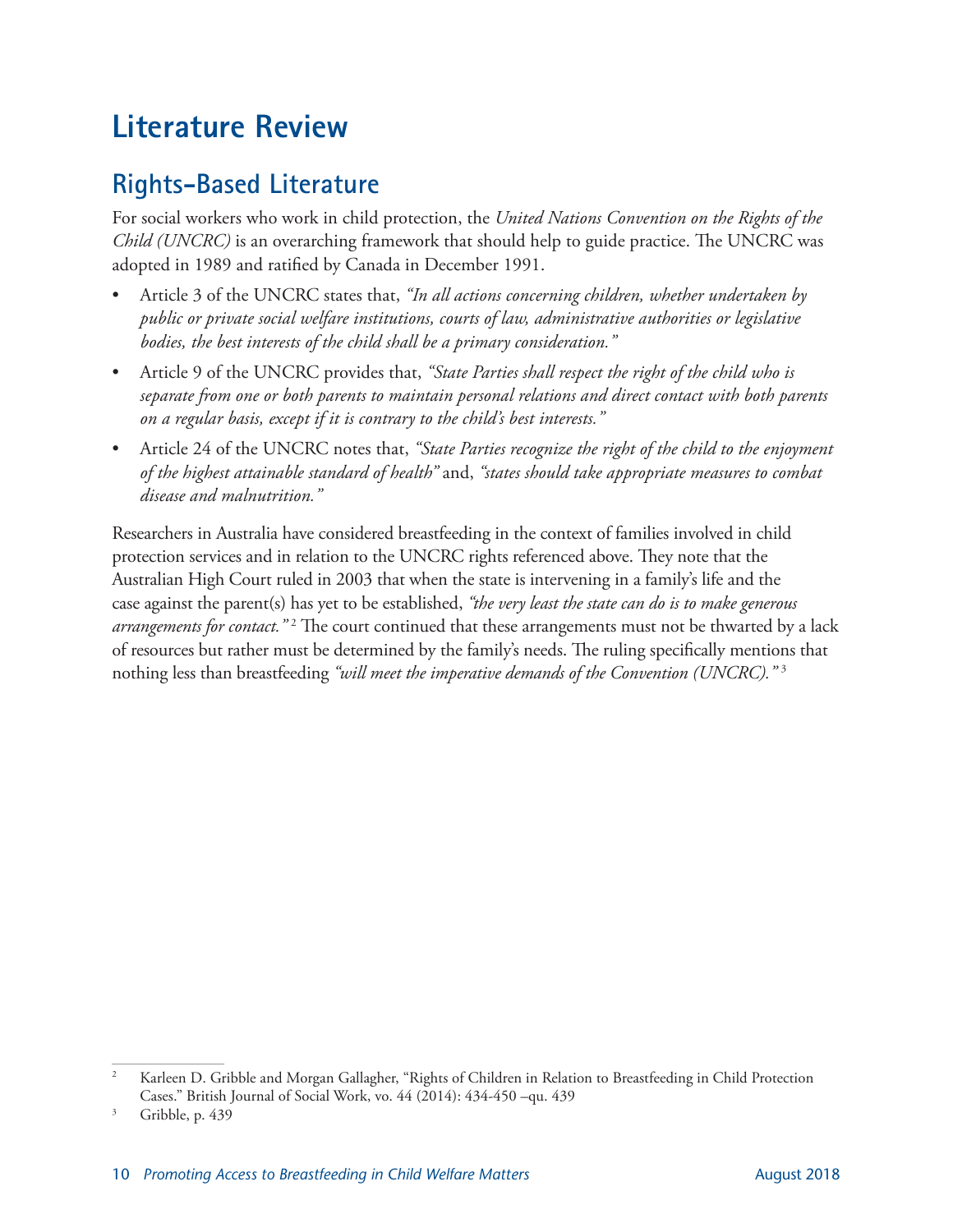### **Child Welfare-Specific Literature**

In her paper *"Rights of Children in Relation to Breastfeeding in Child Protection Cases,"* Karleen Gribble acknowledges the complexity of social workers' tasks when considering the best interests of children.<sup>4</sup> Where breastfeeding is involved, she suggests the following three ways that child protection authorities might support children's rights in relation to breastfeeding:

- create policies that reflect the rights of an infant with regard to breastfeeding
- always consider options for co-locating the mother and infant during child protection investigations, and
- where physical separation must happen, do everything to encourage breastfeeding, provide an electric breast pump and appropriate accessories, ensure the transport of the breastmilk to the infant, provide support for breastfeeding to the mother, and educate the caregiver on the importance of supporting breastfeeding.<sup>5</sup>

In addition, a study using Australian data asked the question: Does breastfeeding protect against substantiated child abuse? A 15-year study was undertaken of 512 children with substantiated maltreatment reports to attempt to answer this question. The study concluded that while breastfeeding duration is only one factor of many that may be associated with maternal abuse and neglect, breastfeeding may be a possible protective factor against maternal neglect.<sup>6</sup>

During 2009 and 2010, a Canadian study of mothers who use illicit drugs was conducted in Vancouver. Among other questions, 31 mothers were asked about opportunities for "*breastfeeding, holding and developing attachment."* Only 26 per cent of the mothers said they had the opportunity to bond with their infants and only 19 per cent mentioned breastfeeding. Where mothers knew that there was no likelihood of gaining custody of their baby, or that the baby was to enter foster care, bonding was not pursued. The participants had access to specialized services such as housing, psychosocial services, social workers, food and practical supports, and also lived on the Downtown Eastside. Accessing these services resulted in a reduction of homelessness from 35.5 per cent to 9.7 per cent after their infants were born.<sup>7</sup>

<sup>4</sup> Karleen D. Gribble and Morgan Gallagher, "Rights of Children in Relation to Breastfeeding in Child Protection Cases." *British Journal of Social Work*, vo. 44 (2014): 434-450

<sup>5</sup> Karleen D. Gribble and Morgan Gallagher, "Rights of Children in Relation to Breastfeeding in Child Protection Cases." *British Journal of Social Work*, vo. 44 (2014): 434-450 –p. 445

<sup>6</sup> Lane Strathearn et al., "Does Breastfeeding Protect Against Substantiated Child Abuse and Neglect? A 15-Year Cohort Study." *National Institutes of Health, Pediatrics*, no. 132 (2009): 483-493.

<sup>7</sup> Reinhard Krausz, "Addiction in Maternity: Mixed Methods Study on Substance Use During Maternity, Access to Services and Perceptions of Addiction in Maternity." *Centre for Health evaluation and Outcome Sciences, University of British Columbia* (2010)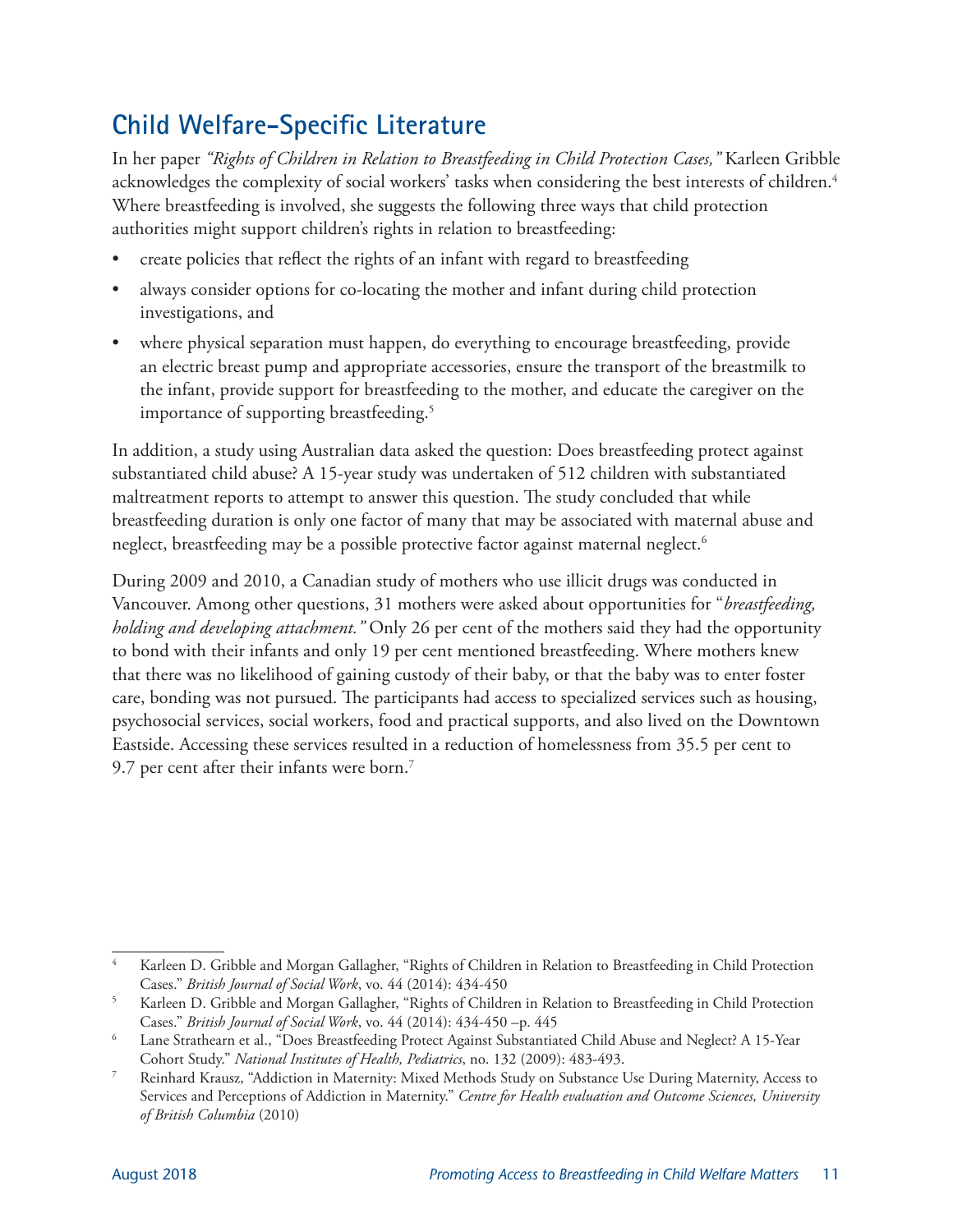### **Indigenous-Specific Literature**

Women and families who are involved with child protection services during pregnancy, birth and the post-partum period are disproportionally poor and Indigenous. *The Truth and Reconciliation Commission of Canada: Calls to Action*, in the Child Welfare section, calls upon all levels of government to *"commit to reducing the number of Aboriginal children in care by 'Providing* 

*adequate resources to enable Aboriginal communities and child-welfare organizations to keep Aboriginal families together where it is safe to do so, and to keep children in culturally appropriate environments, regardless of where they reside.'"* <sup>8</sup>

In Canada, the National Aboriginal Council of Midwives (NACM) conducted a situational analysis to consider Indigenous midwifery and to inform opportunities for future direction.<sup>9</sup> Midwives are noted to have been part of Indigenous life prior to colonization, and the resurgence of Indigenous midwifery is pivotal to providing culturally safe health care services to women. NACM notes that returning birth (and thus breastfeeding) to communities is *"critical to Indigenous people's health … restoring skills and pride in communities."* The resurgence of Indigenous midwifery is consistent with the movement in Indigenous communities across B.C., who are acting to end the removal of their children by offering support and less disruptive measures to enable children to remain with their parents and/or in their communities.

### **Breastfeeding: Health and Social Benefits**

Breastfeeding is universally known to be the optimum way to feed infants. The World Health Organization, United Nations Children's Emergency Fund (UNICEF), the Public Health Agency of Canada, Health Canada, the Canadian Paediatric Society (CPS) and the B.C. Ministry of Health all recommend that infants be fed breastmilk exclusively for the first six months of their lives. Breastfeeding with complementary foods can be continued to age two and beyond.<sup>11</sup>

*"Human milk is the epitome of individualized medicine – each mother makes milk that is specific to her baby's needs at any particular time."* 

– Natasha K. Sriraman12

– ChoQosh Auh'Ho'oh, Elder

<sup>8</sup> "Truth and Reconciliation Commission of Canada: Calls to Action," Winnipeg (2015), p. 1.

<sup>9</sup> "Rooted in Our Past Looking to Our Future," *National Aboriginal Council of Midwives*, 2017.

<sup>10</sup> Natasha K. Sriraman, "The Nuts and Bolts of Breastfeeding: Anatomy and Physiology of Lactation." *Current Problems in Pediatric and Adolescent Health Care*, no. 47 (2017), 309.

<sup>11</sup> World Health Organization, http://www.who.int/topics/breastfeeding/en/, UNICEF, https://www.unicef.org/ nutrition/index\_24824.html, PHAC, https://www.canada.ca/en/public-health/services/health-promotion/ childhood-adolescence/stages-childhood/infancy-birth-two-years/breastfeeding-infant-nutrition.html, CPS, https://www.cps.ca/en/documents/position/nutrition-healthy-term-infants-overview, HealthLink BC, https://www.healthlinkbc.ca/health-topics/hw91687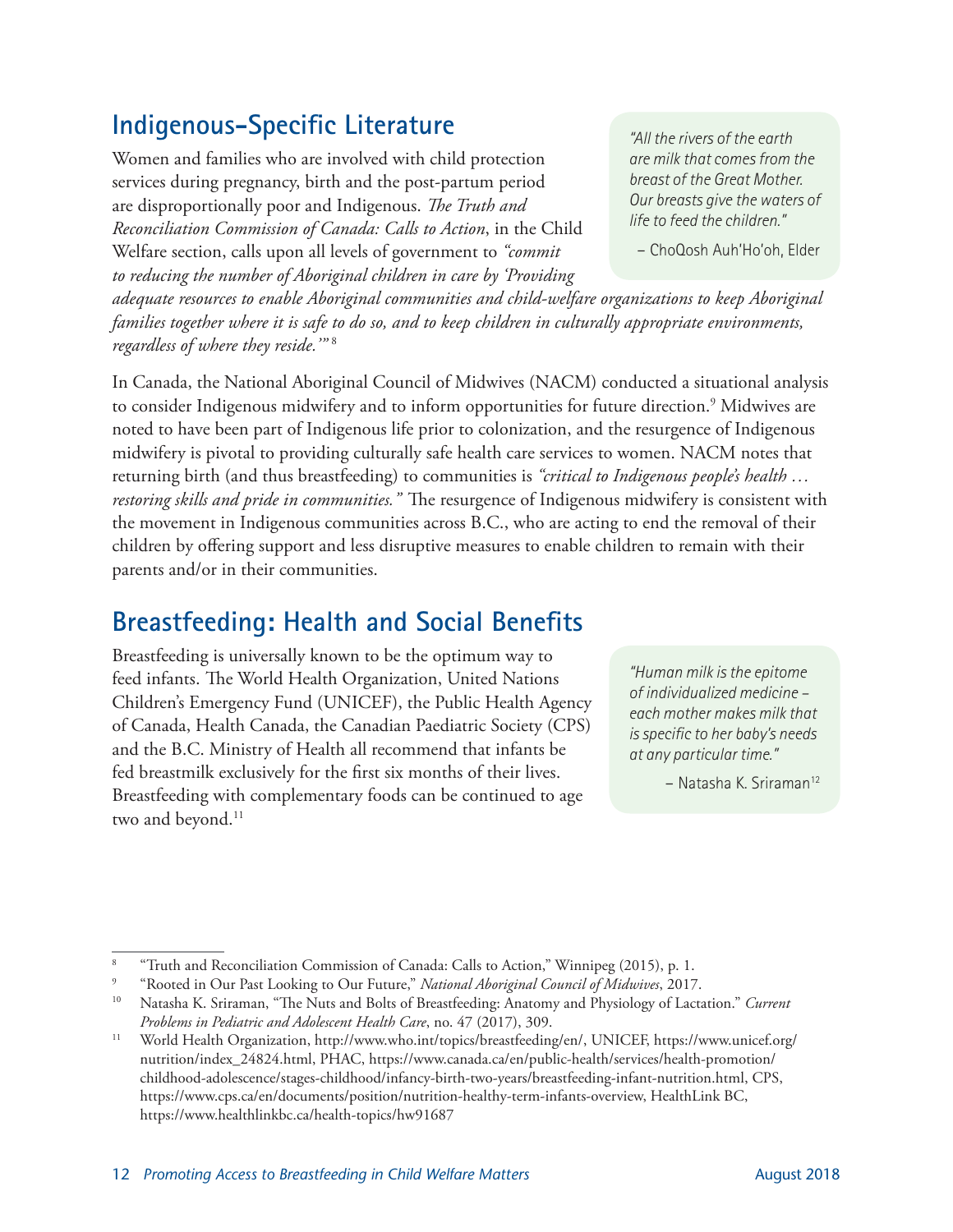Colostrum, the first milk produced by a mother after birth is uniquely complex and provides essential immunological protection for an infant, is especially high in nutritional value and is well documented to reduce infants' risk of developing several inflammatory diseases such as asthma.

The CPS endorses breastfeeding, noting, *"It is universally accepted that breast milk is the optimum exclusive source of nutrition for the first six months of life"* and that, from a nutritional perspective to date, the complexity of *"bioactive"* benefits cannot be replaced by formula. Further, CPS states that breastfeeding is a *"critical public health initiative"* with significant advantages to mothers and infants in terms of health, social and economic outcomes.<sup>12</sup>

While it is generally assumed that breastfeeding enhances the maternal infant bond, much of the literature concludes that there is no empirical evidence that this is the case. The quality of the attachment bond is predicated on the quality of the maternal infant relationship rather than the method of feeding.13

### **Breastfeeding Special Circumstances: Opiates**

The literature is clear that breastfeeding is safe and of benefit to infants where the mother is taking opioid agonist therapy when the infant is born close to term and is medically stable. In the research paper "Breastfeeding and Opiate Substitution Therapy: Starting to Understand Infant Feeding Choices," American and Canadian researchers detail that few women on opioid agonists breastfeed, in spite of its safety, likely due to societal stigmas and a lack of health-care provider information and education to the mothers.14 The paper details that both methadone and buprenorphine substitution therapy are safe while breastfeeding and reduce neonatal withdrawal symptoms.

**Opioid agonist therapy** is a harm-reduction method for treatment of addiction to opioid drugs (e.g. heroin, fentanyl, and oxycodone) by using an opioid agonist (methadone and buprenorphine) to prevent withdrawal and reduce cravings for opioids.

Both the Academy of Breastfeeding Medicine and the American Academy of Pediatrics support breastfeeding in these contexts. Lacaze-Masmonteil and O'Flaherty's paper on managing the effects of withdrawal on infants born with opioid dependency suggests that opioid-dependent mothers should stay with their infants (rooming-in) when the infants are stable, to support breastfeeding initiation rates and early attachment.15 The paper notes that breastfeeding *"should be encouraged"* 

<sup>&</sup>lt;sup>12</sup> "The Baby-Friendly Initiative: Protecting, promoting and supporting breastfeeding," Canadian Pediatric Society, last modified Jan. 30, 2017, accessed May 21, 2018, https://www.cps.ca/en/documents/position/baby-friendly-initiativebreastfeeding.

<sup>13</sup> John R. Britton and Helen L. Britton, *Breastfeeding, Sensitivity and Attachment* (Tuscon: University of Arizona Health Sciences Center, 2006)

<sup>&</sup>lt;sup>14</sup> Lisa E. Graves and Suzanne Turner, "Breastfeeding and Opiate Substitution Therapy: Starting to Understand Infant Feeding Choices. Substance Abuse: Research and Treatment," *Libertas Academia, no.10 (2016): 43-47.*

<sup>&</sup>lt;sup>15</sup> Thierry Lacaze-Masmonteil and Pat O'Flaherty, "Managing Infants Born to Mothers who have used Opioids during Pregnancy," Pediatrics & Child Health, vol. 23, no. 3 (2018): 220-226.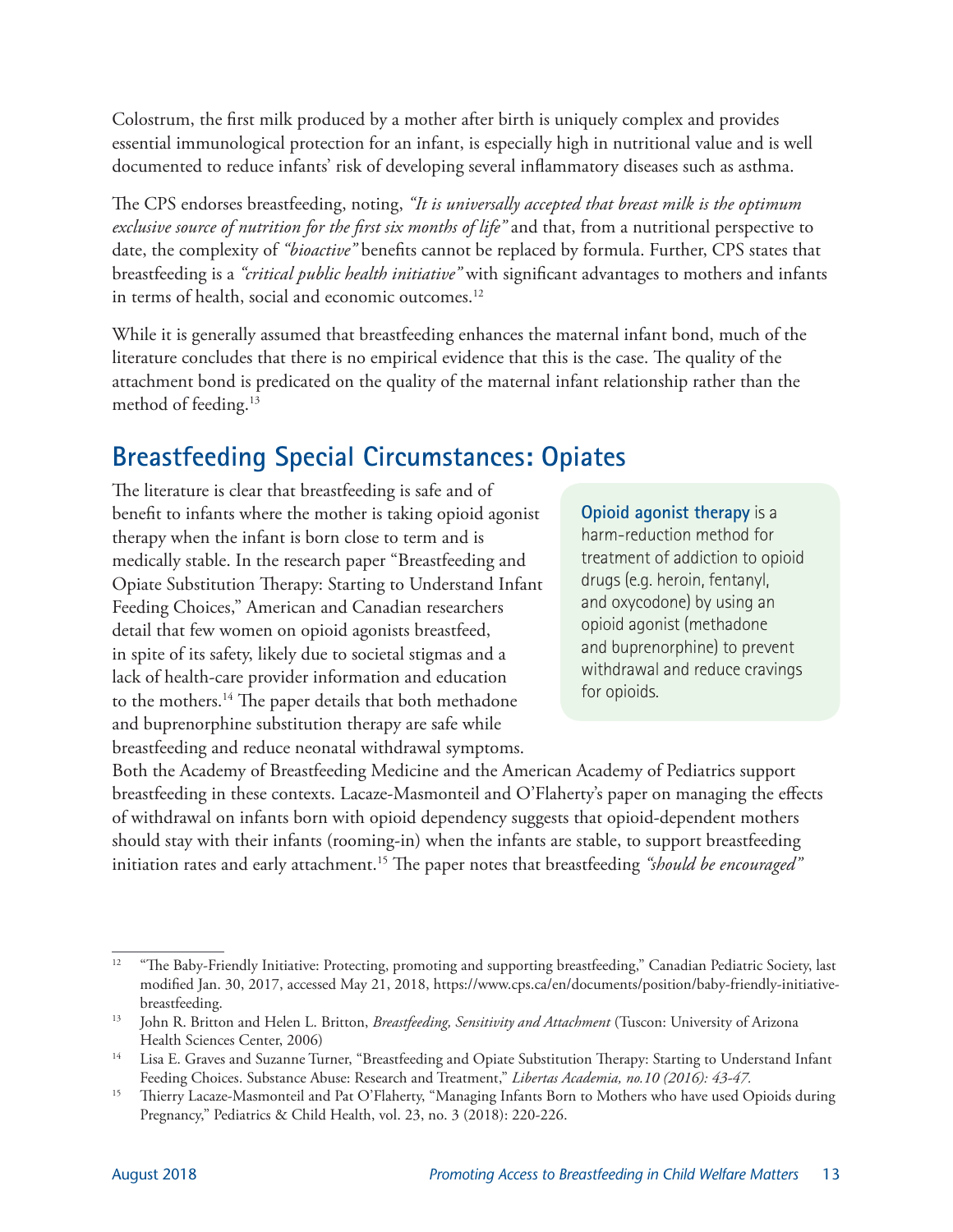as part of the management of infants exposed to opioids as it can *"delay the onset and decrease the severity of withdrawal symptoms."* <sup>16</sup>

### **Breastfeeding Special Circumstances: Human Immunodeficiency Virus (HIV) and Hepatitis C**

The most recent Canadian HIV guidelines for pregnancy and breastfeeding include the fact that mother-to-child transmission risk is less than one per cent due to excellent prenatal care, including HIV therapies. However, the use of formula rather than breastfeeding is recommended, as HIV can be transmitted via breastfeeding.<sup>17</sup>

Maternal Hepatitis C infection appears to not be transmitted through breastmilk. It is generally considered safe to breastfeed for mothers with Hepatitis C, should they wish to do so.<sup>18</sup>

### **Breastfeeding Special Circumstances: Milk Banking**

Where a mother may not be able to directly breastfeed, options for expressed breastmilk (EBM) for her infant include milk banking, which is becoming more readily available. This can include hospitals that provide donor breastmilk or the mother's own EBM for her infant. Milk processing follows the Human Milk Banking Association of North America guidelines, and in Canada the processing of human breastmilk is subject to Health Canada regulations for food substances and regular inspections by the Canadian Food Inspection Agency. BC Women's Hospital operates a provincial milk bank and has provided sick and/or premature infants with donated breastmilk since 1974. Donor milk is available at a number of sites across the province.<sup>19</sup> Plans are underway to make this service available to more Neonatal Intensive Care Units in the province.

When a mother wishes to provide EBM for her infant, guidelines exist for the safe handling of EBM. This practice may be particularly useful when a mother cannot access her infant, where access is limited or where other reasons exist for not being able to directly breastfeed.<sup>20</sup>

<sup>&</sup>lt;sup>16</sup> Thierry Lacaze-Masmonteil and Pat O'Flaherty<br><sup>17</sup> "New Canadian HIV Guidelines for planning pregnancy," CATIE, last modified June 21, 2012, accessed on May 31, 2018, http://www.catie.ca/en/catienews/2012-06-21/new-canadian-hiv-guidelines-for-planning-pregnancy.

<sup>18</sup> "Hepatitis C in the Perinatal Period, Obstetric Guideline 18," *British Columbia Reproductive Care Program, 2003.*

<sup>19</sup> Donor milk is available at Richmond Hospital, Surrey Memorial Hospital, Royal Columbian Hospital, Chilliwack General Hospital, Victoria General Hospital, Lion's Gate Hospital, Ridge Meadows Hospital, St. Paul's Hospital,

University Hospital of Northern British Columbia, Langley Hospital and Nanaimo General Hospital.<br><sup>20</sup> HealthLink BC, "Storing Breast Milk," last modified on May 12, 2017, accessed on May 30, 2018, https://www.healthlinkbc.ca/health-topics/ue5301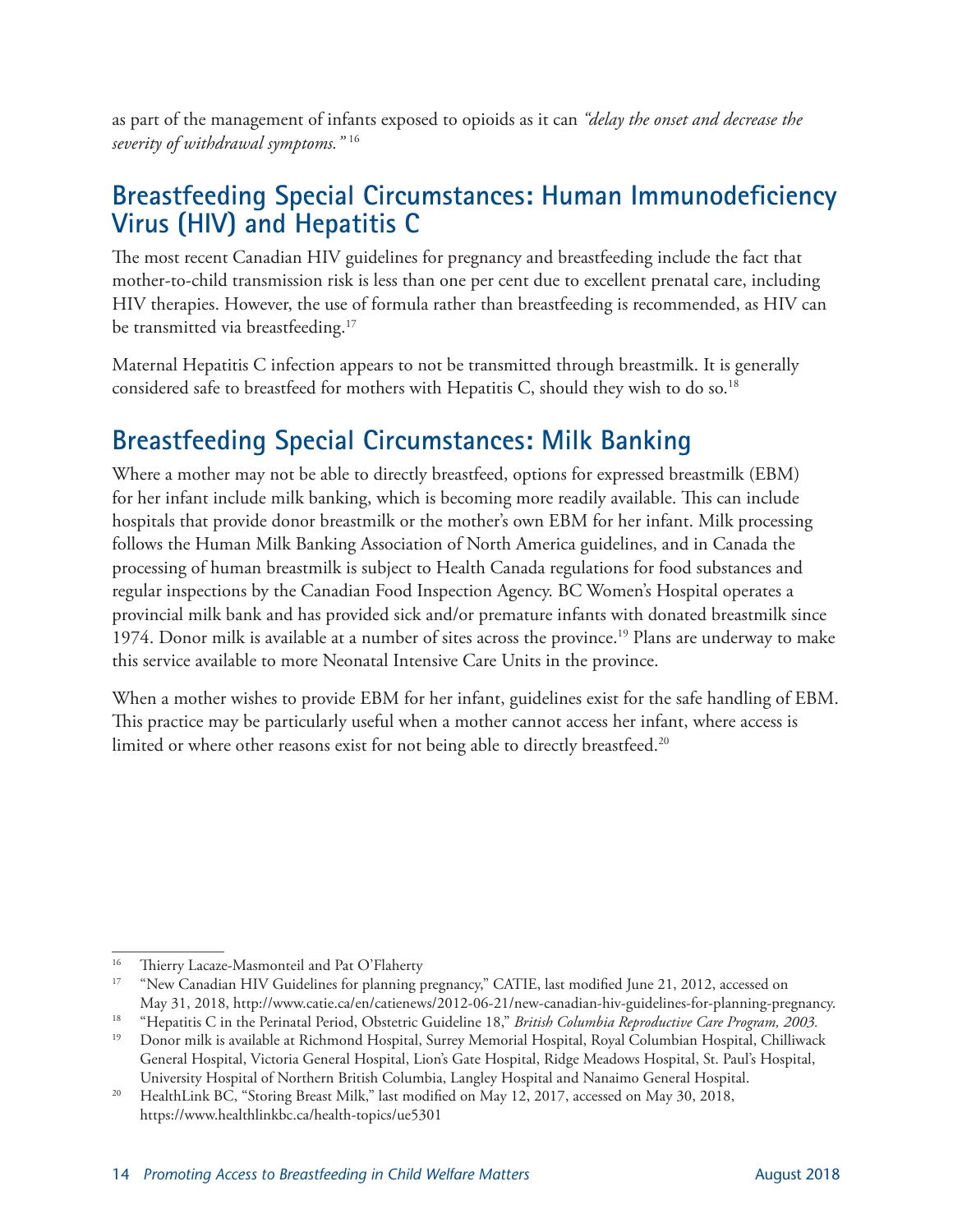# <span id="page-18-0"></span>**Jurisdictional Scan**

### **Canada**

A jurisdictional scan was conducted across 13 provinces and territories in April 2018 by the Provincial and Territorial Directors of Child Welfare Committee. The purpose of the scan was to obtain information on policy or practice standards, resources and residential services that support the promotion of breastfeeding between a mother and infant when the infant has been removed.

In this scan, nine out of 13 provinces and territories responded to the request for information. The scan revealed that, across these provinces and territories, there is no specific policy that addresses breastfeeding after an infant has been found in need of protection and removed from a mother's care.

Many of the provinces had supports and resources available to facilitate the emotional and physical care needs of a child. For example:

- B.C.'s Nurse-Family Partnership (NFP) a free public health program for women having their first baby. Public health nurses visit young women who are preparing to parent for the first time. Aimed at mothers whose circumstances place them at risk for vulnerability, the program provides home visits and intensive supports until their child's second birthday. NFP starts prenatally, allowing it to influence child development right from the start. The program supports healthy pregnancy, preparation for childbirth, nutrition (including support for breastfeeding), exercise, parenting, child development, future life planning and accessing community resources.
- Alberta's Vulnerable Infant Response Team nurses are attached to infants three-months-old and under who may be at risk. The nurses provide parenting skills, mental health and breastfeeding support to a mother. This model of support is under development as a province-wide program.
- Saskatchewan's Moving Families Forward program provides intensive pre- and post-partum supports to women with addiction issues. Staff work closely with a breastfeeding parent on prevention and education about the impact of substance use on breastfeeding.

When a child protection authority is involved in the removal of an infant, some of the common themes of supporting the breastfeeding mother found in the jurisdictional scan included: encouraging ways to make breastmilk available to an infant; transporting breastmilk to foster homes; facilitating breastfeeding at mother visits; purchasing breast pumps; and residential outreach services that also have a focus on addiction support.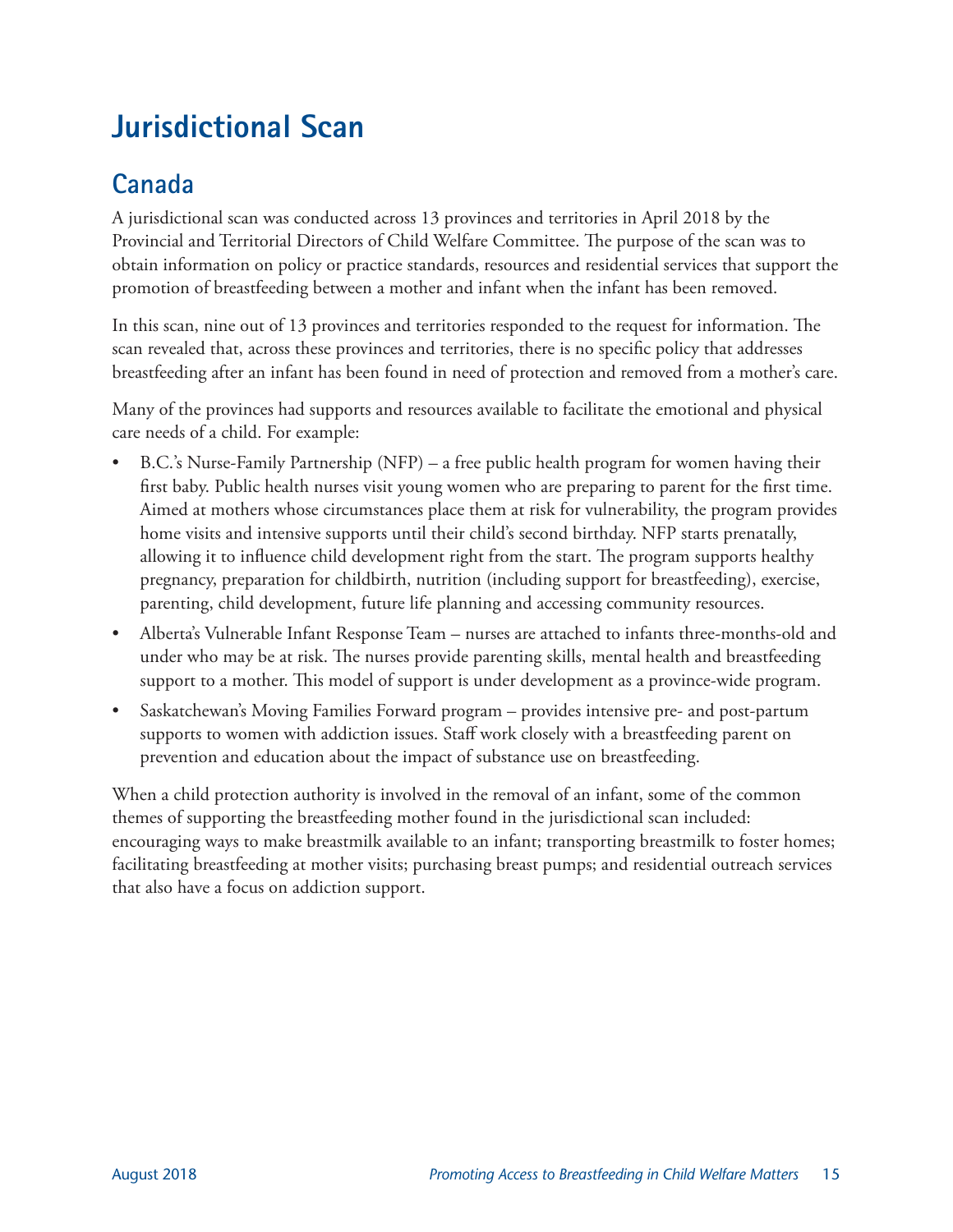Residential models of support are another way to ensure a mother-infant connection while addressing any risk factors. Table 1 offers some examples.

| <b>Province</b>         | <b>Residential Model</b><br>of Support        | <b>Description</b>                                                                               |
|-------------------------|-----------------------------------------------|--------------------------------------------------------------------------------------------------|
| <b>British Columbia</b> | Maxxine Wright<br>Shelter                     | Provides in-home support for pregnant and parenting<br>women who have a history of substance use |
| Nova Scotia             | <b>Supported Housing</b><br>for Young Mothers | Assists young mothers to develop skills to parent<br>independently                               |

| Table 1 – Residential Models of Support: Provincial Examples |  |
|--------------------------------------------------------------|--|
|--------------------------------------------------------------|--|

Overall, the result of the cross-Canada jurisdictional scan indicates that there are no policies or guidelines for practitioners in child protection to follow that specifically support the promotion of breastfeeding between a mother and infant when the infant has been removed. However, many provincial authorities do have programs and services to facilitate breastfeeding and bonding.

### **New Zealand**

UNICEF's Baby Friendly Initiative in New Zealand, partnering with the Ministry of Health, operates a broad campaign to increase the frequency of breastfeeding among new mothers across the country.

Related to child welfare and removal, New Zealand references breastfeeding within an overarching policy to maintain an infant's connection to his or her biological mother and extended family. This policy states:

*"When mokopuna cannot live at home it is important that they have meaningful contact with their family/whānau. Family/whānau will be part of their life forever, and they need to have safe and nurturing contact with family/whānau who can help them understand who they are and their place in the wider family/whānau system."* 

Child welfare policy in New Zealand does not provide specific guidance on breastfeeding.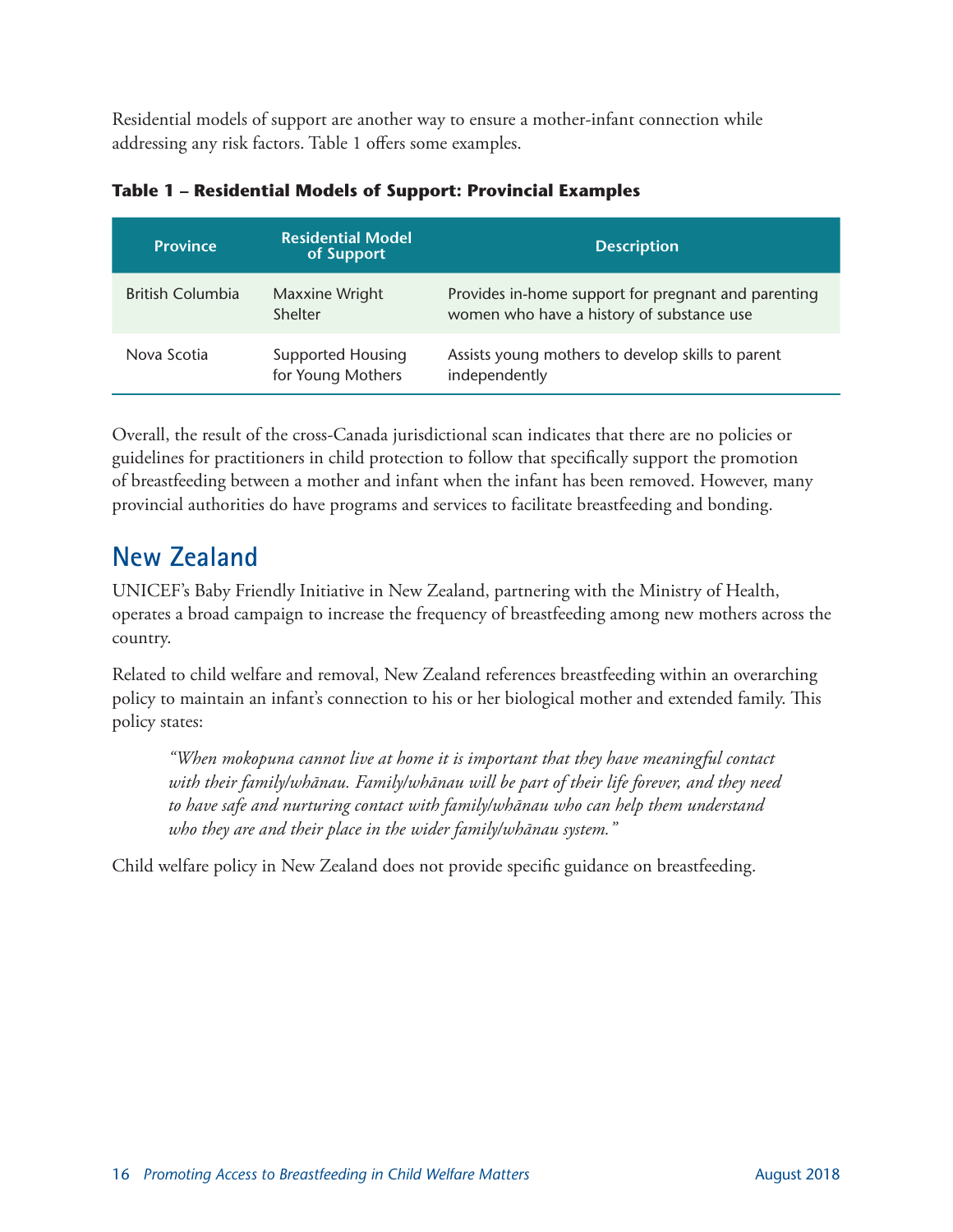# <span id="page-20-0"></span>**Review of RCY Advocacy Cases**

The Representative's Office reviewed 110 advocacy files for the 5 ½ -year period from early 2013 to mid-2018 that involved breastfeeding mothers. The purpose of the review was to determine if there were common case management themes or challenges that affected best practice in service delivery to families where MCFD or a Delegated Aboriginal Agency (DAA) were involved. The key challenges identified were:

- Methadone/substance use some files involved mothers who were on a methadone management program or using substances and social workers were faced with differing medical opinions about the safety of breastmilk in these cases.
- Domestic violence some files involved parents with a history of domestic violence in the family home. When an infant is found in need of protection and needs to be removed from the parents' care, MCFD or the DAA will consider safe options available to facilitate breastfeeding. In some cases, this resulted in interruptions to breastfeeding as time was needed to assess current risk and to plan appropriately.
- Cultural views specific to Indigenous families many files involved Indigenous families where cultural considerations around access and breastfeeding were not always apparent or considered in planning.
- Inconsistent pre-birth planning many of the files involved parents who felt that MCFD or the DAA had not engaged with them in pre-birth planning to allow sufficient access for bonding and breastfeeding. One challenge in doing so is that there is no legal mandate to provide services without consent prior to the birth of a child; therefore, parental participation in services before an infant is born is voluntary.
- Supervision/access issues to facilitate breastfeeding some files involved parents whose infant had been removed and MCFD or the DAA had agreed to provide supervised access to facilitate breastfeeding but encountered challenges increasing access time and finding supervision for visits. Parents also described situations where the mother pumped her breastmilk so the baby could receive it from the caregiver but MCFD or the DAA could not provide delivery services.

Overall, the review of the 110 RCY cases clearly illustrated the many challenges to facilitating breastfeeding when child protection concerns exist. Most families indicated that they were significantly affected by the lack of early planning or immediate planning by MCFD or the DAA to facilitate breastfeeding. Families felt it should be a priority to engage as soon as possible with family and extended family to create an access plan to facilitate breastfeeding. Extended family could include parents, grandparents, aunts, uncles, cousins, trusted friends and neighbours. The families felt that

**A shelter** (following page) refers to transitional housing for women who are pregnant or have a newborn and need a safe place to stay. Most shelters have skilled staff attached and can provide supports such as emotional support, parenting support, advocacy, child care and help connecting to other resources. This can often serve as a planned alternative to the infant being removed at birth and provide the parent the opportunity to parent with support.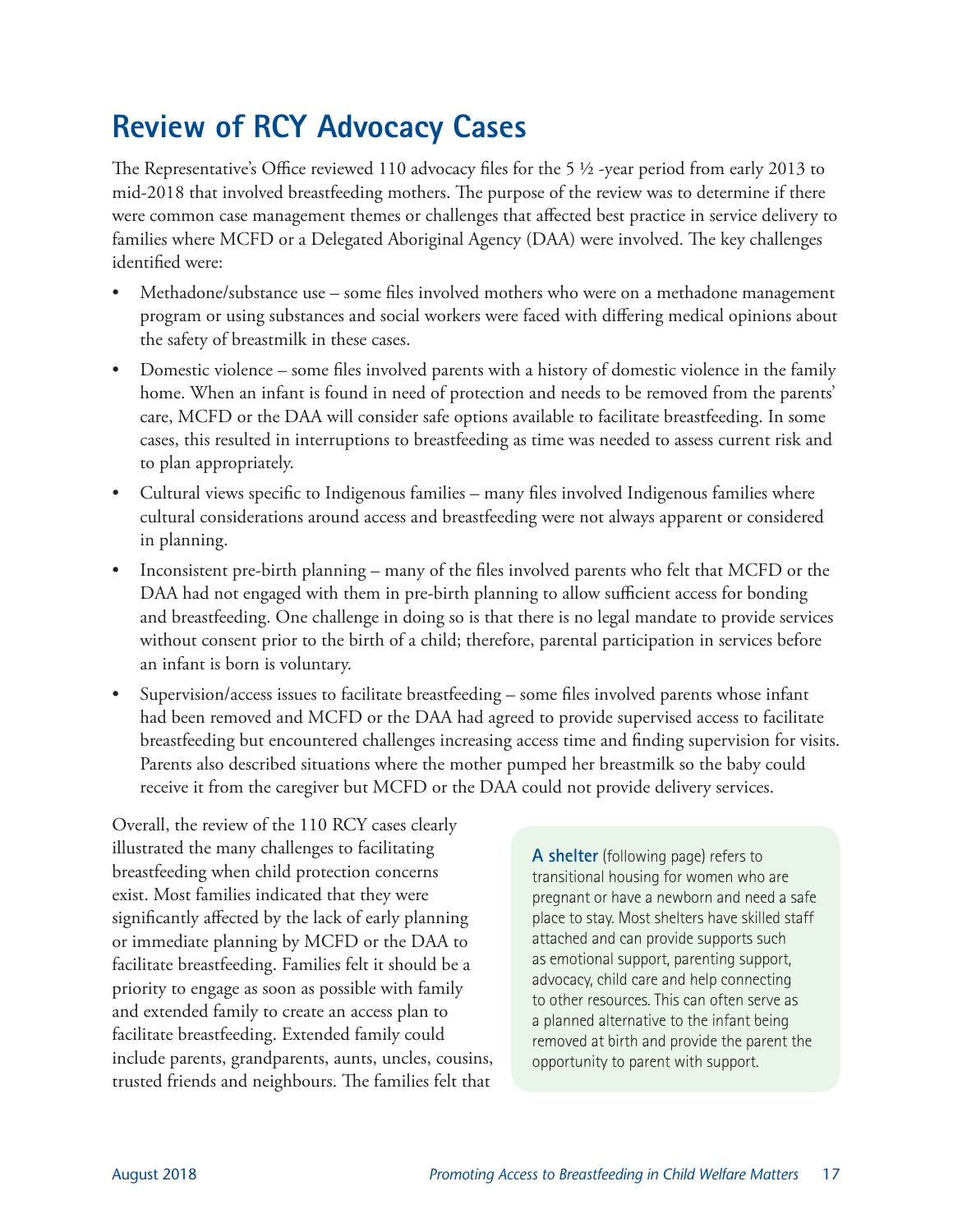it would be more natural to create a plan with family or extended family to facilitate the access to breastmilk and bonding with the infant. This would promote the infant's best interests and support safety and follow-through by all parties. Creating solid safety plans can mitigate the risks to the infant and support the family in working toward reunification.

Some of these cases also highlight the need for a more supported housing or shelter model that would provide a safe and supported environment with skilled caregivers for mother and infant.

#### **Case Study #1 Community Supports Playing a Critical Role – Betty's Story**

Betty was a 20-year-old mom to baby James. The local DAA became involved with this family when it learned that Betty was pregnant and parenting support would be required to mitigate risk to the infant. Betty had shared that she was concerned her current living situation was not suitable or safe for a newborn and MCFD had some concerns due to a history of drug use. Betty had been connected to supports during her pregnancy and was on the methadone maintenance program. A pre-planning meeting occurred with the social worker, parents and other professionals shortly before James was born to discuss planning and develop a safety plan. The safety plan indicated that Betty would move into supportive housing with her newborn. James was born a week later. Several meetings were held at the hospital as hospital staff had concerns about James' health and the parents' capacity to care for him.

The DAA social worker decided that the current safety plan was no longer adequate to protect James because the shelter could not provide the necessary supports. Because no less disruptive measures were available, James was removed from his parents' care and placed in a foster home. Initially, access was twice a week for 1 ½ hours. Betty made a request to the social worker to be able to breastfeed James daily. RCY provided advocacy around James' access to his parents and breastfeeding. Betty pumped and froze her breastmilk between access visits. Because Betty was using marijuana and methadone, the social worker consulted with a physician who confirmed that there was no risk for James to receive his mother's breastmilk.

Roughly a week later, during a visit with the social worker, concerns were raised about the baby's physical health, as he was seen "twitching." James was seen by a pediatrician, who was concerned about the inconsistency in the breastfeeding and that Neonatal Abstinence Syndrome withdrawal would happen if Betty was to start and stop breastfeeding James. It was decided that the breastfeeding would be discontinued until James was returned to his mom's care. Access visits gradually increased and baby James was returned to his mother's care under a Supervision Order.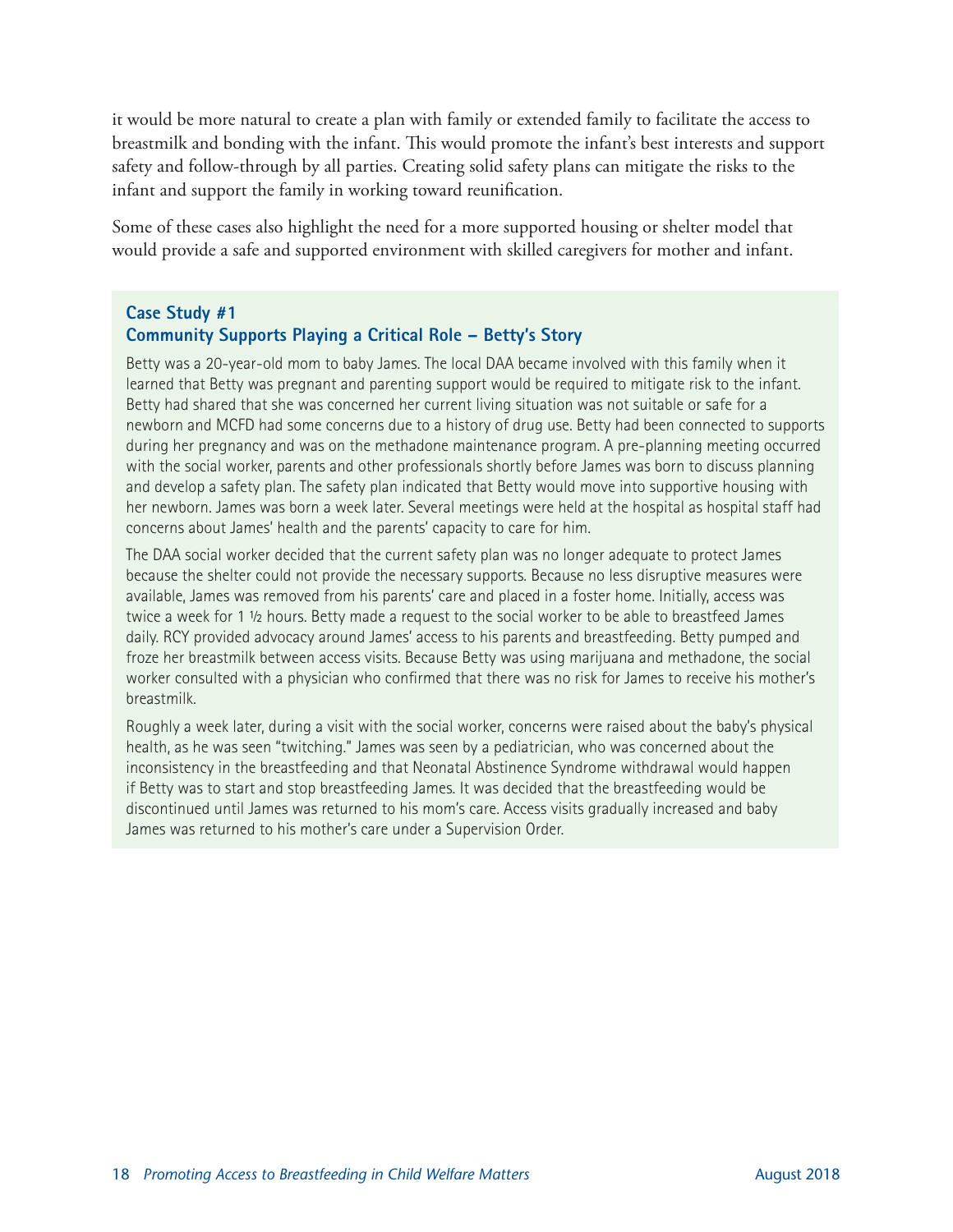#### **Case Study #2 Interruptions in Breastfeeding – Cindy's Story**

Cindy was the mother to 11-year-old Sam and infant Vince. There was a history of domestic violence between Cindy and Vince's father and there was a no contact order between the parents at the time of Vince's birth. When Vince was born, his father came to see Cindy in the hospital. MCFD became involved with this Indigenous family and Cindy was advised that MCFD intended to remove the children from her care because she allowed Vince's father to visit. Cindy agreed to a safety plan and each child stayed with extended family.

Initially, Cindy had overnight visits with Vince and breastfed him. Overnight visits were stopped due to additional concerns and Vince was removed from his mother's care. However, Cindy continued to have access to him during the day. MCFD received additional child protection reports and all access between Cindy and Vince ended. Cindy was very concerned that Vince had been bottle fed for 16 days and despite pumping her breastmilk (with little success), she was concerned that she would not be able to directly breastfeed when access was reinstated. After RCY involvement, access was reinstated at twice a week and with supervision. Unfortunately, Cindy was no longer able to breastfeed as her milk supply had dried up.

#### **Case Study #3 Managing Multiple Challenges – Josephine's Story**

Josephine was a client of Community Living British Columbia (CLBC) and living in a home share where she was supported with basic life skills such as cooking, budgeting and time management. She was 21-years-old when she gave birth to her daughter, Cloe. MCFD was notified of Josephine's pregnancy seven months prior to the birth. Pre-planning meetings occurred between MCFD, CLBC and local service providers before Cloe's birth and a plan had been drawn up with two options:

- 1. Upon discharge from hospital, Josephine would maintain guardianship and take Cloe home, staying with her home share provider.
- 2. Upon discharge from hospital, Cloe would be removed and placed in the home share provider's care and Josephine would be able to remain there. The home share provider would assume a dual role, foster parent and CLBC caregiver.

After Cloe was born, she was removed from Josephine's care and placed into a different foster home because MCFD believed that the home share provider would be unable to balance providing services to both Josephine and Cloe. At the time of the removal, MCFD permitted Josephine to have daily visits with Cloe; however, these visits ended up being just once per week for three hours at a time. This schedule did not permit regular breastfeeding opportunities and no alternative arrangements were made for Cloe to receive Josephine's breastmilk. An RCY advocate became involved three weeks after Cloe's birth. Several weeks after RCY's involvement, Josephine's home share placement broke down. The issue of breastfeeding was never resolved and Cloe was placed under a Continuing Custody Order by consent and later placed with family. This case illustrates the need for more rigorous pre-birth planning.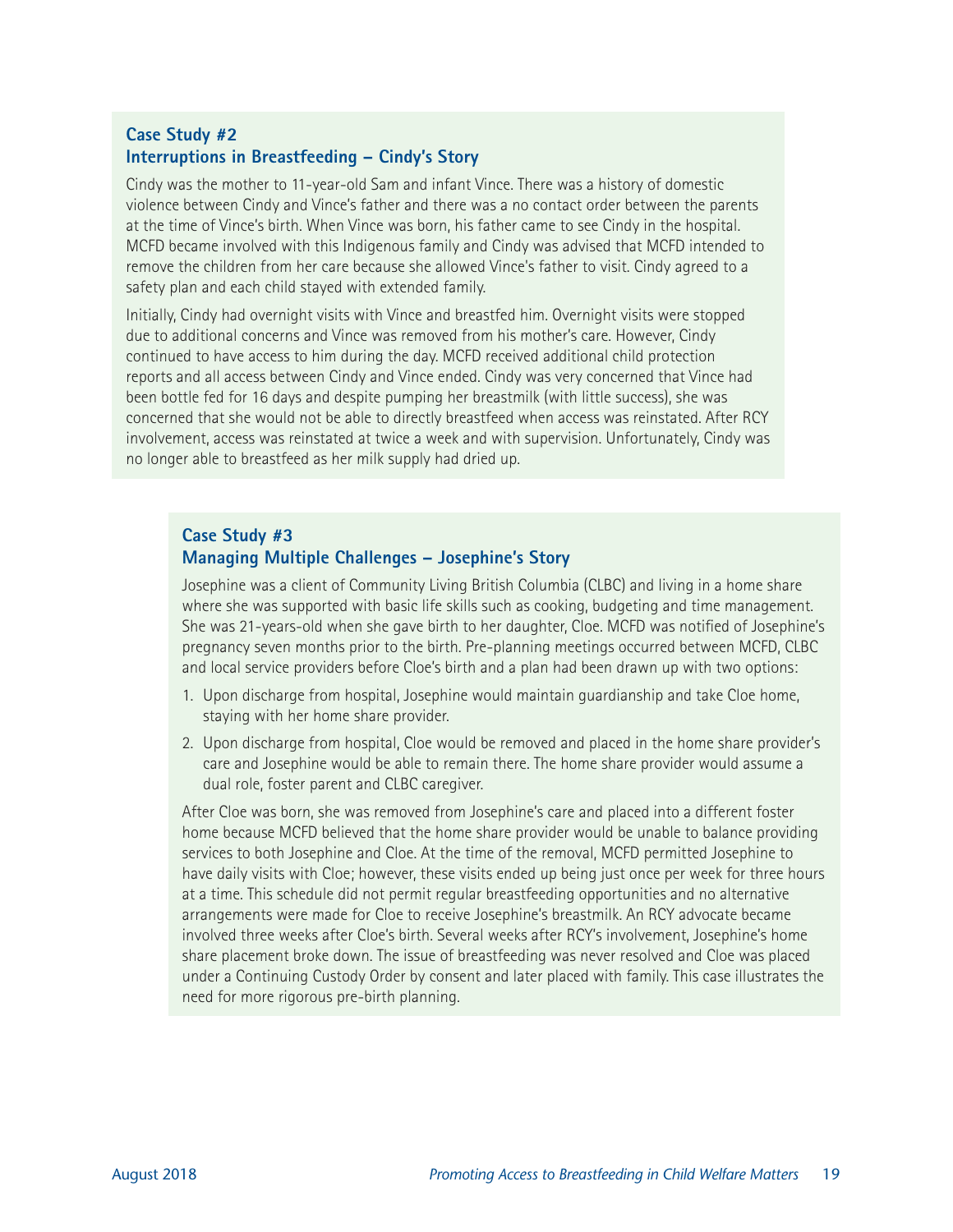# <span id="page-23-0"></span>**Promising Practices**

When looking at changing practice to improve the lives of children and families, reviewing promising practices already in place can inform and improve service delivery on a larger scale. B.C. and Alberta provide three examples of programs that support the mother/infant bond through breastfeeding.

**FIR Square Combined Care Unit**

FIR (Families in Recovery) Square Combined Care Unit opened in 2003, located in BC Women's Hospital and Health Centre in Vancouver. FIR Square provides perinatal care for women with problematic substance use and their exposed newborns by assisting women and their newborns to stabilize and withdraw from substances. The mother/infant partnership is kept together during their FIR Square stay while the mother works with community partners to facilitate remaining with her infant after discharge, where possible. An interdisciplinary team – including physicians, specialized nurses, a social worker, an Indigenous Elder in Residence, addictions counsellor, pharmacist, nutritionist, recreational and art therapist, spiritual carers, legal aid and a BC Housing and Health Coordinator – support the duo in a continuum of care.

*"Mother the mother and you will mother the child"* 

– Ainsley McCaskill23

#### **FIR Square**

12 beds with overflow to other maternity units where those women attend FIR Square programming:

- Occupancy Rate: 97.6 per cent
- 2016/2017: 151 women and 103 infants served
- Average length of stay: 30.7 days
- Rooming-in and breastfeeding significantly reduces the need to treat withdrawal in the newborn
- Women who are on opioid agonist therapies and who breastfeed decrease the odds of their baby requiring morphine by 79 per cent.

Prior to the opening of FIR Square, infants were removed from women in this cohort 100 per cent of the time. Currently, FIR Square's articulated goal is to be an *"apprehension free"* space providing robust support in the form of neonatal management (rooming-in), addiction management and obstetric management all in a trauma-informed and culturally safe way while understanding the social inequities and stigmatization that these women face.

### **Sheway**

The Sheway program is located in the Downtown Eastside of Vancouver and is a communitybased Pregnancy Outreach Program (POP) for women and children. Sheway provides health and social service supports to pregnant and parenting women with children under age five and who have current or historical substance use. The goal is for women to have choice in their care and to promote healthy pregnancies and positive early parenting. This is achieved by working collaboratively

<sup>&</sup>lt;sup>21</sup> Ainsley McCaskill, Perinatal Addictions, Hand Out, FIR Square, BC Women's Hospital.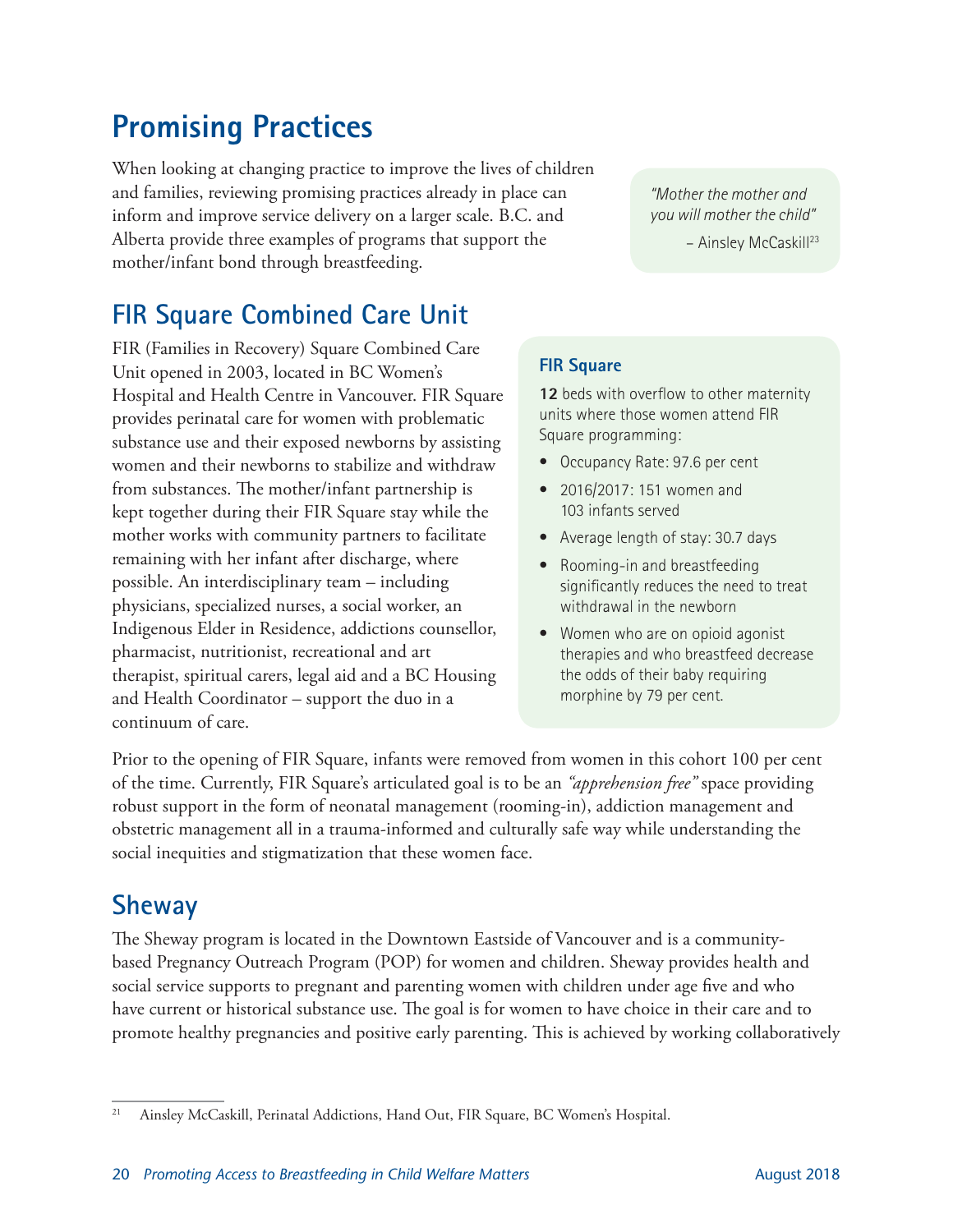in partnerships and providing a "one-stop shop" for women and their children. A full medical clinic, a daycare (Crabtree Corner operated by the YWCA), a drug and alcohol counsellor, daily hot lunches, grocery supports, practical support for securing housing and social benefits, parenting support, First Nations Support Workers, Elders in Residence, social workers and medical professionals are all available on site. The YWCA also operates a residential space of 12 supported housing beds that are co-located in the building.

Both of these B.C. programs – FIR Square and Sheway – while distinct, share some fundamental philosophies and practices which are unique and have commendable outcomes. Both consider the pregnant mother or mother and infant as a team and support the mother to achieve better health for herself and her infant. Both programs work with mothers who use substances or have used substances. Neither program is in support of the removal of an infant from its mother for reasons such as trauma, inequity, homelessness or substance use. Each works to destigmatize these women and remove barriers for them to attain their goals.

#### **Sheway Pregnancy Outreach Program**

- Approximately 80 per cent of women who access services have lived in foster care type arrangements.
- In 2012/13, 74 per cent of children were in the care of their parent/s while 24 per cent were in foster care. This contrasts with 1993, when 100 per cent of infants born to substance using mothers were apprehended.
- In 2016/17:
	- 331 women and 329 children received services through Sheway
	- 35 per cent of clients were on opiate replacement therapy
	- hot lunches were provided to 1,132 clients per month
	- 150 outreach visits attempted to engage and advocate for clients
	- 60 per cent of infants left the hospital in their mother's care and 90 per cent remain in their mother's care.

Each has created a place of safety for women and children, thereby disrupting the cycle of child apprehension and hopelessness that has characterized many of these women's lives. Together, FIR Square and Sheway respond to systemic barriers in an integrated and multidimensional way to provide space for stabilization of the mother/infant team, which creates the possibility for change.

Sheway is a Coast Salish word that means *"growth."* In both of these unique programs, women and their children are experiencing growth and success as they are given the chance to room-in with their infants, breastfeed if they desire, and parent, all of which have been historically (and contemporarily in most jurisdictions) denied them.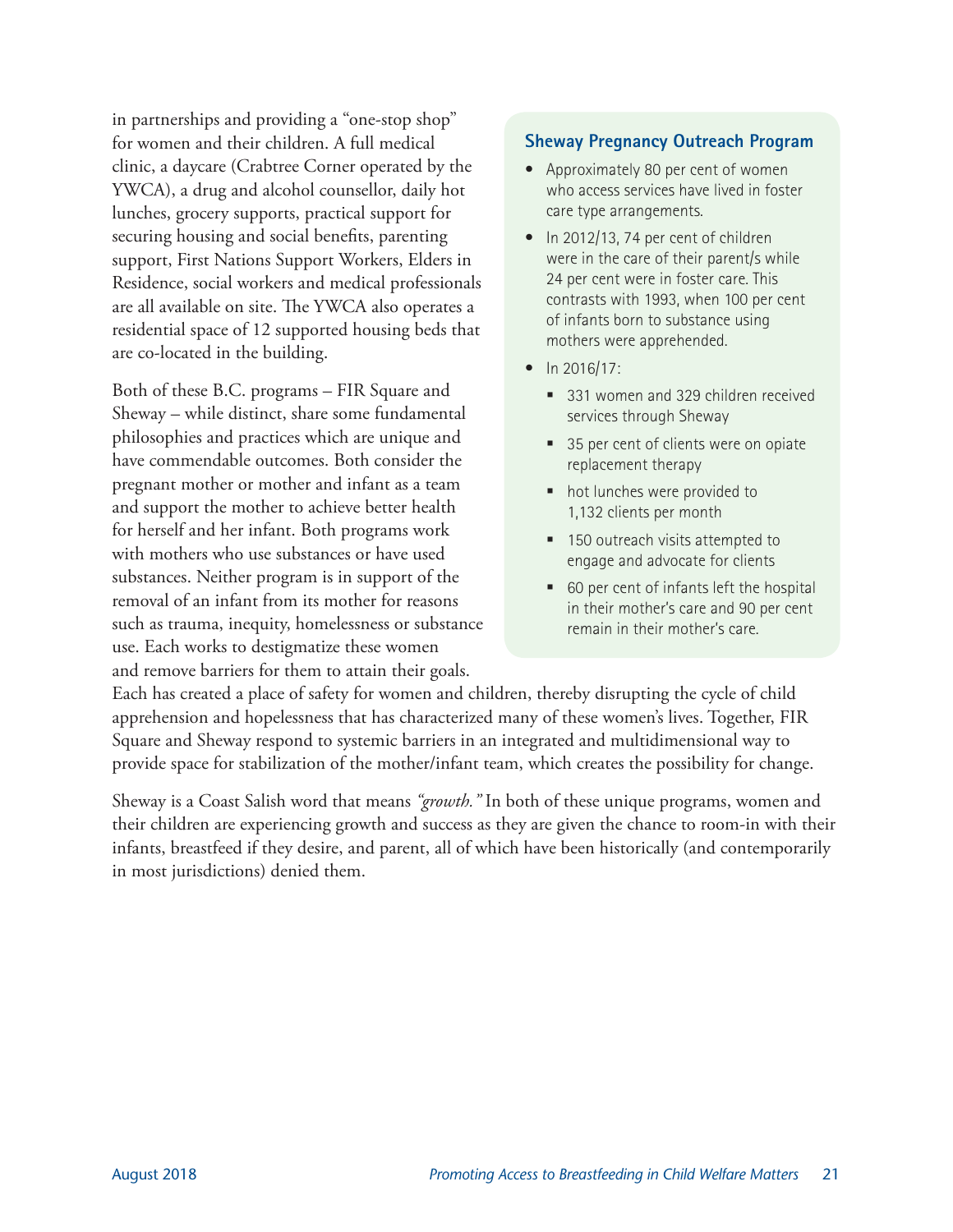### **A Provincial Model: Alberta PCAP**

The Parent-Child Assistance Program (PCAP) was developed at the University of Washington in 1991 as an evidence-based demonstration project aimed at the prevention of alcohol and drug exposed births. PCAP is a three-year home visitation program that partners a mentor with a high risk mother. The mentor supports the client to achieve her self-determined goals by creating relationships with community service providers. The PCAP program is in many ways similar to B.C.'s Sheway and FIR Square programs in terms of working with high risk substance using mothers to promote healthy pregnancies, healthy births and positive parenting.

In 1999, three PCAP programs operated in Alberta. Today 30 programs operate across the province located in urban centres, remote communities and First Nations communities. Typically, more than 600 women are served each year. The Alberta PCAP Council is a non-profit board that supports PCAP programs in the province to operate in an educated, culturally safe, thoughtful and efficient manner that is consistent with the Alberta PCAP model. Although considerations such as geographic isolation, location, availability of other resources

#### **PCAP and Child Welfare Involvement**

- At intake, about half of the women served by PCAP had an open case with Children's Services (CS) at some point in the previous three years, and more than half of the women had involvement with CS after the birth of the target infant.
- Throughout the program there is a small decrease in the number of women who accessed CS and an increase in the number of women who did not require CS services.
- PCAP mentors work closely with the community service providers who work with the women. Mentors help the women create action and safety plans, which could support their CS requirements. Mentors also encourage women to connect and communicate honestly with CS, building trust between the women and their CS worker.
- After the target infant's birth, 76 per cent of women had legal custody of their infant, 17 per cent of the infants were in the custody of the Director, two per cent were in the custody of the father or other relative, and two per cent were in the custody of legal guardianship.

and number of staff members has led to variations among programs, PCAP core training and other provincial supports contribute to conformity to the model and the success of PCAP in Alberta.

Funding is provided mainly by the Alberta FASD Cross Ministry Committee with representatives from the Ministries of Education, Community and Social Services, Children's Services, Enterprise and Advanced Education, Health, Aboriginal Relations and Justice and Solicitor General.

First Nation Inuit Health Branch has been funding seven First Nation PCAPs since 2006, and in 2015, Alberta Health provided funding for six additional PCAPs in First Nation communities.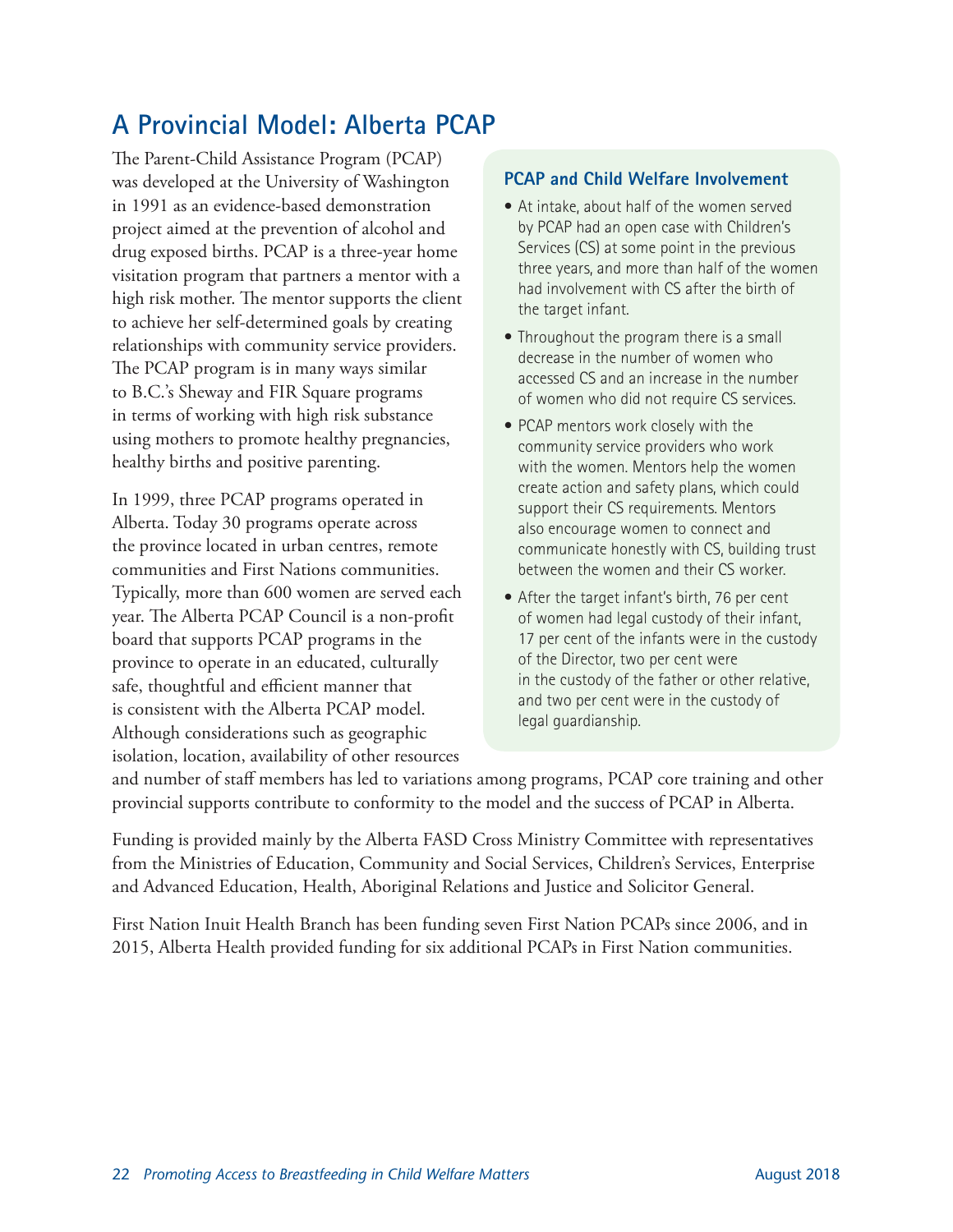#### **Huu-ay-aht First Nations Social Services Project: Safe, Healthy and Connected, Bringing Huu-ay-aht Children Home**

Huu-ay-aht First Nations on Vancouver Island recently received federal and provincial government funding to begin implementing 30 recommendations made by its independent Social Services Panel in 2017. Of these recommendations, Huu-ay-aht has made Recommendation 26 one of its top priorities: working to establish a centre to keep families together. The need for prompt action to provide safe housing and resources has been a strong message from the Huu-ay-aht community. Building from models for social services homes that provide single-site programming and safe housing for Indigenous families – such as the Vancouver Aboriginal Mothers Centre and similar centres established by the Seabird Island and Sts'ailes First Nations – Huu-ay-aht aims to open a home in Port Alberni for services and families in the near future. Huu-ay-aht sees this as an important step toward minimizing harmful disruptions that separate Huu-ay-aht children and families.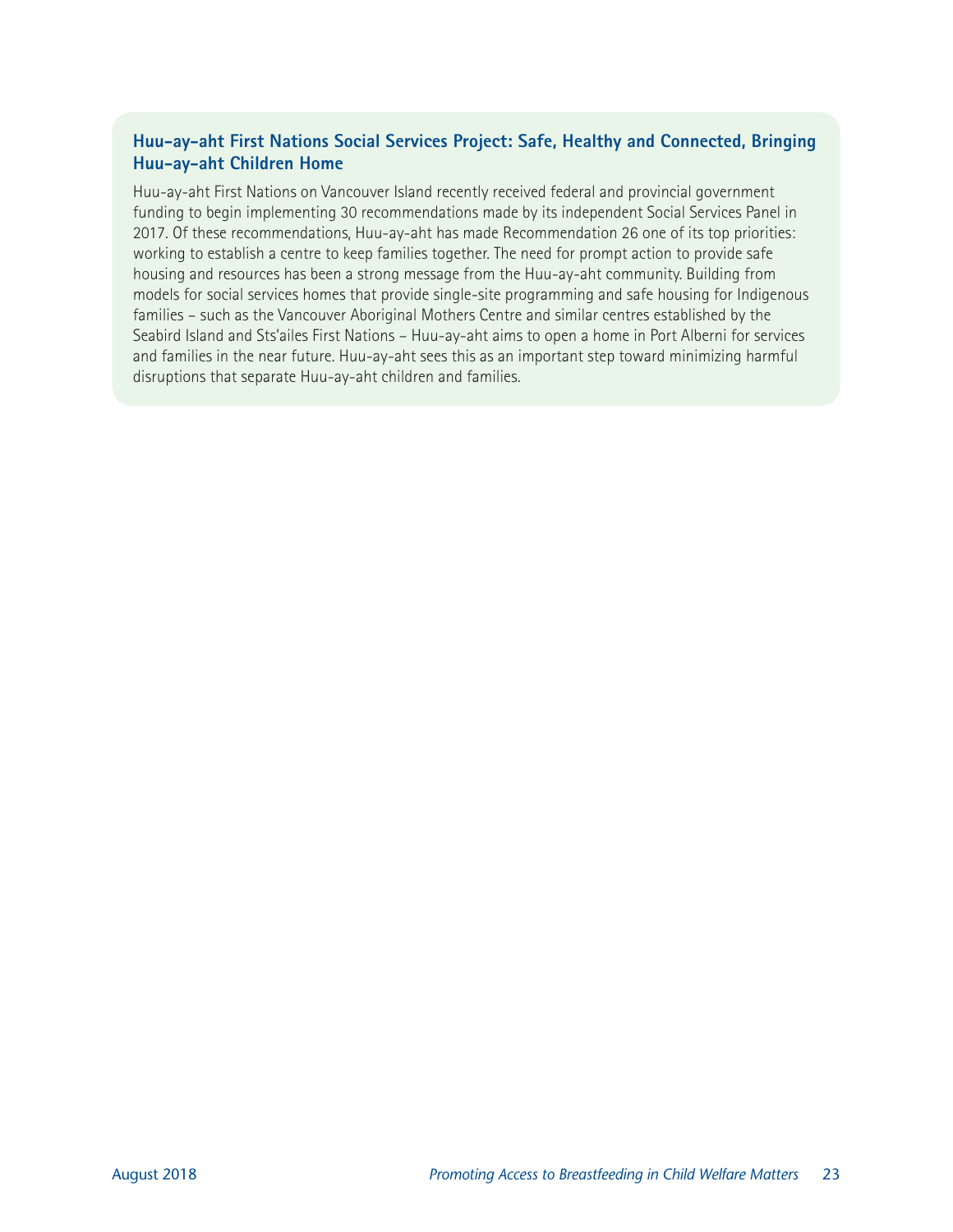# <span id="page-27-0"></span>**Conclusion**

In the context of child welfare matters, when an infant is removed from its birth mother, the infant is generally deprived of his or her right to the nutritional benefits of breastmilk, which research shows has a long-term impact on healthy development. Research also shows that breastfeeding promotes attachment, which similarly plays a positive role in a child's development.

MCFD and RCY undertook this review of existing policies and practice in B.C. and other jurisdictions with a shared goal of strengthening families' capacity to care for infants and potentially prevent the removal of infants from their birth mothers. To understand the present situation and to consider less disruptive measures for families, it was necessary to review MCFD data and relevant RCY advocacy cases. It is evident from this work that the role of extended family and communities must be considered as crucial supports that can keep mothers and infants together.

The over-representation of Indigenous children and youth in care begins with the decision to bring a child into care in the first place. It is therefore imperative that practices that result in fewer children entering care are considered and implemented in B.C.

While each situation that arises is unique, and it is complex to balance an infant's right to nutrition and connection with his or her right to safety, MCFD and RCY are in agreement that guidelines must be in place and steps must be taken to promote family unity wherever possible. In the longer term, it is clear that this is in an infant's best interests.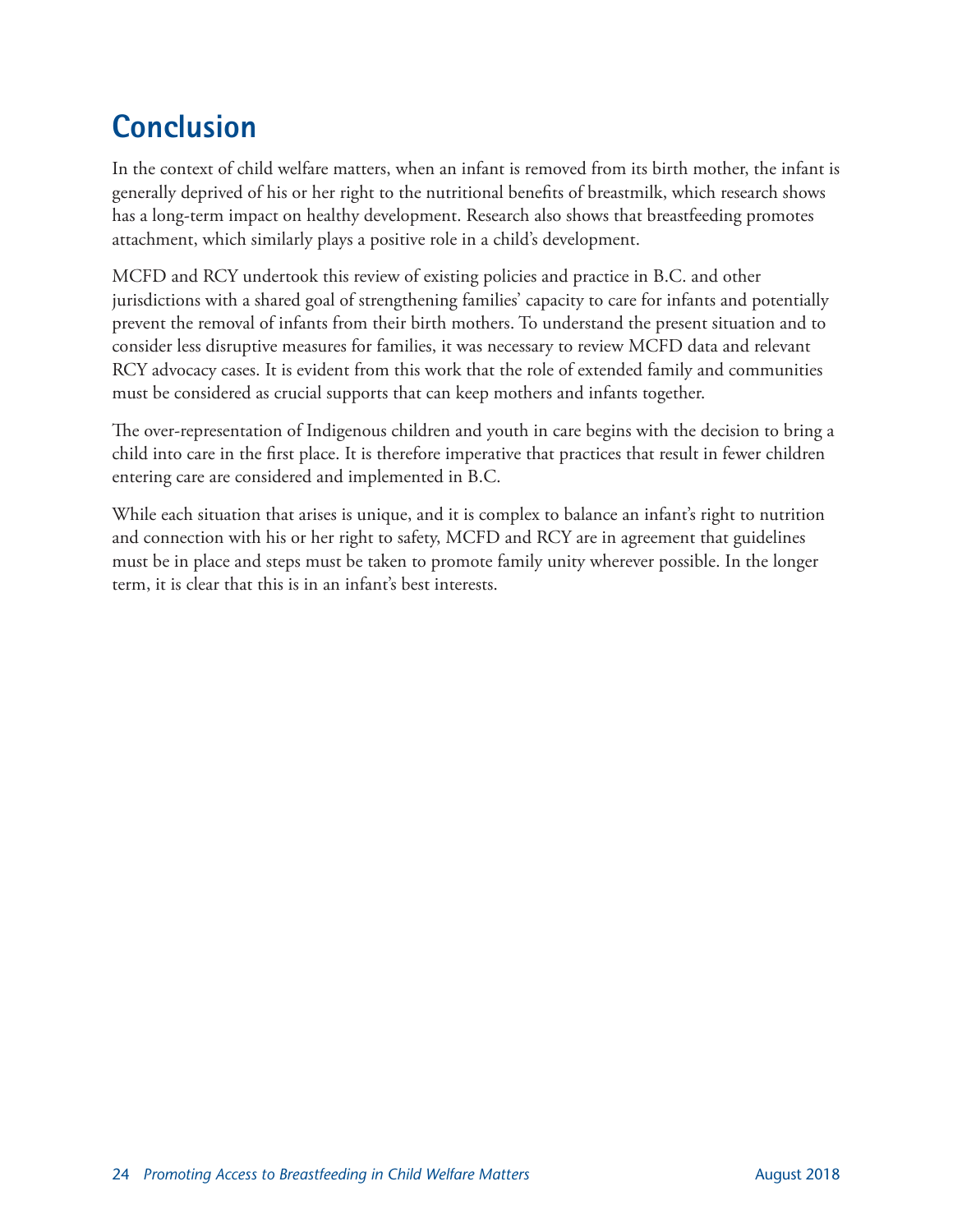# <span id="page-28-0"></span>**Action Plan**

As a result of this review, MCFD has committed to the following actions:

- 1. MCFD will review and update its *Practice Directive on Working with Expectant Parents with High Risk Behaviours* with respect to considering additional practices and guidelines for social workers to plan with families to help mothers and their infants remain together, including the role of extended family and communities in supporting mothers and infants.
	- **• To be completed by September 30, 2019.**
- 2. MCFD will develop guidelines for social workers to promote breastfeeding in circumstances in which infants have been removed. These would include: facilitating breastfeeding by mothers; ways to make breastmilk available to the infant; breastfeeding and substance use; and, purchasing breast pumps.
	- **• To be completed by March 31, 2019.**
- 3. MCFD will research promising practice models of supportive housing alternatives in which both mothers and their infants at risk can be placed, and will develop a plan for implementation of those resources.
	- **• To be completed by September 30, 2019.**
- 4. The Ministry of Health and the Ministry of Mental Health and Addictions will work with MCFD and Indigenous partners to continue to increase access to evidence-based programs that provide prenatal and post-partum care for women who use substances and to their infants exposed to substances.
	- **• To be completed by March 31, 2019.**
- 5. MCFD and RCY will explore policies and practices to improve access to RCY advocacy services including:
	- RCY'S advocacy outreach initiatives will target stakeholders who provide services to expectant mothers.
	- In their review of Practice Directive noted in Action 1, MCFD will consider practices and guidelines for social workers to provide information to mothers, fathers and families about the role of RCY advocacy services on behalf of the expected child.
		- **• To be completed by September 30, 2018.**